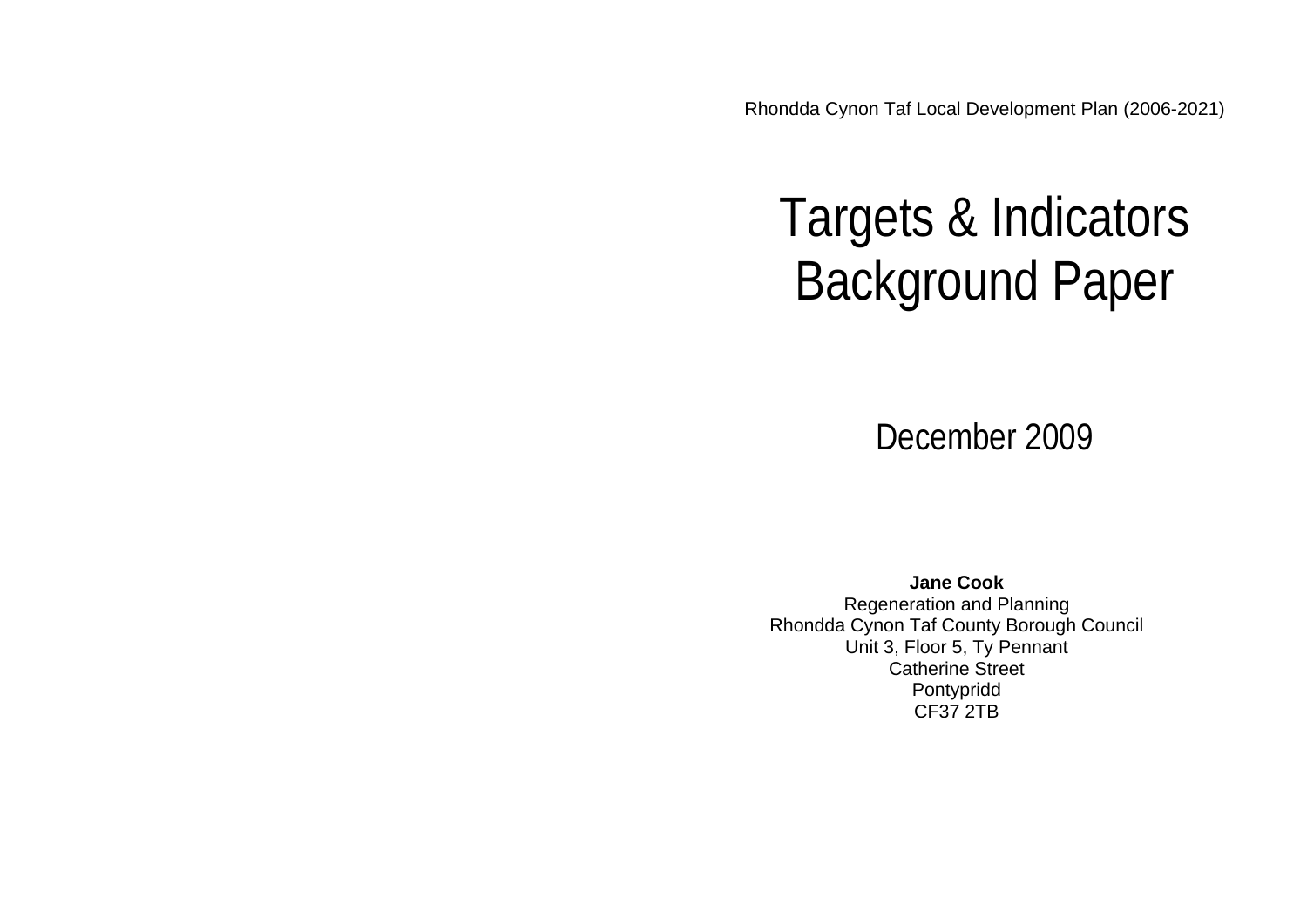# **1.0 INTRODUCTION: Plan, Monitor, Manage**

# **Purpose**

The purpose of this background paper is to

- a. explain how the LDP has been prepared to provide both certainty and flexibility in its application
- b. explain the framework that will be used to monitor the implementation of the LDP and if necessary, trigger a review of parts of (or all) of the Plan.

# **Background**

Chapter 3 of the Local Development Plan sets out the LDP's Vision and Objectives. The Vision is derived from the Rhondda Cynon Taf Community Plan (2004-2014) 'A Better Life'. To ensure the delivery of this Vision, spatial planning objectives have been developed. These objectives are at the centre of the LDP and form the basis of its policy development.

The Council is confident that the policy framework and allocations set out in the LDP will, over the plan period, ensure that the LDP objectives are met.

As set out in paragraphs 4.22 to 4.25 of the LDP, it is accepted that over the plan period, circumstances will arise that it was not possible to foresee during the development of the LDP. Major shifts in national planning policy, the loss of a major employer, the presence of significant unknown constraints on allocated sites or the sudden demand for additional employment sites due to a change in market conditions are examples of instances were the Council would

wish to ensure the land use planning framework can respond and continue to deliver the LDP objectives. The LDP is intended to be able to respond to changing circumstances through the policies and allocations in the Plan itself and through a process of review.

Section 2 sets out how the LDP is intended to be flexible in its application and Section 3 sets out how the Council will revise and adjust the LDP to respond to unforeseen challenges and opportunities and significant changes in local circumstances.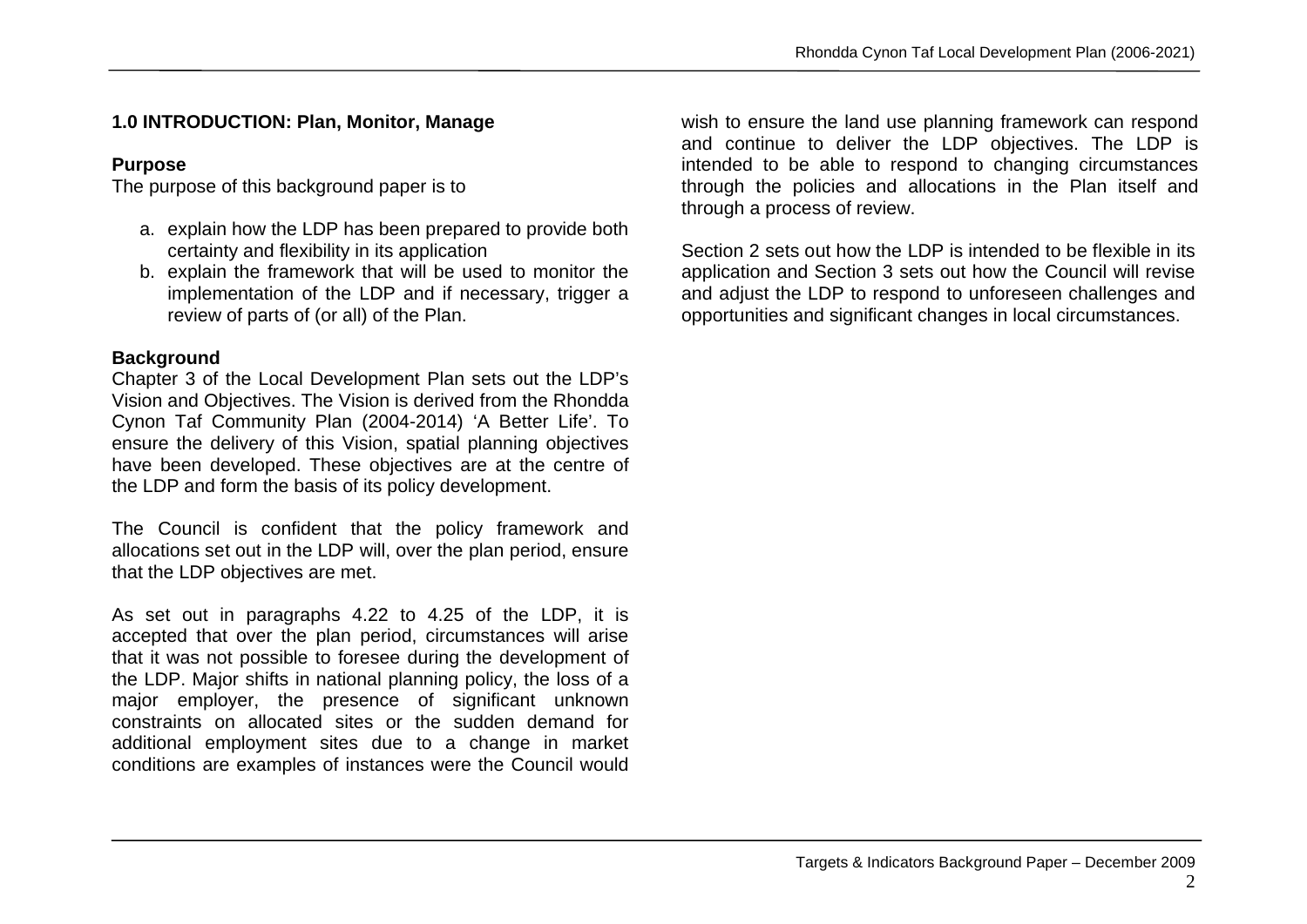# **2.0 PLAN: Flexibility within the LDP**

In order for the LDP to be effective in the delivery of its objectives, it must establish a clear set of planning policies and land-use allocations. The LDP, which has been developed in partnership with stakeholders, sets out a clear and transparent planning framework based on the identification of sites for new development; the identification of sites to be protected from development; and policies that will shape proposals to deliver the forms of development the Council wishes to see.

Whilst certainty is an essential component of the development plan process, it is also recognised that a degree of flexibility is required to ensure that the LDP is able to respond to changing circumstances in a manner that does not undermine the overall strategy.

For example, whilst the LDP may not be so flexible so as to allow a major housing site to instead be developed for a retail use, the Plan may support a lesser or greater number of dwellings and/or an element of retail or other uses, provided the wider objectives of the Plan were still met.

The following sets out how the LDP is intended to be flexible in key topic areas.

# **LDP Strategy**

The LDP Strategy is a hybrid strategy and sets out the framework against which proposals will be considered. In the Northern Strategy area the strategy seeks to build sustainable communities and halt the process of depopulation and decline. In the Southern Strategy area the strategy seeks to achieve sustainable growth that benefits RCT as a whole.

In both strategy areas the role of settlements is central to the strategy and it is intended that new development opportunities will be focussed on principal towns and key settlements.

Policy AW2 establishes that where proposals come forward over the plan period on non-allocated sites, provided they assist in the delivery of the objectives in the Northern and/or Southern Strategy areas, support the role of settlements and accord with other requirements in the LDP, they will be in principle acceptable. Conversely, proposals that would undermine the LDP Strategy or allocations within the plan essential to the delivery of the Strategy will be refused.

Proposals of major and/or national significance, even where they are considered to support the LDP Strategy, may require a formal review of the LDP prior to any granting of consent.

# **Development Control Framework**

The policies set out in Chapter 5 – Area Wide Policies will provide the day-to-day DC framework.

One of the key changes to the LDP process relates to the development of DC policies. They are now required to be less prescriptive and less broad in the range of topics they cover. Rather that be overly prescriptive and develop a policy framework that specifically addresses every issue that is likely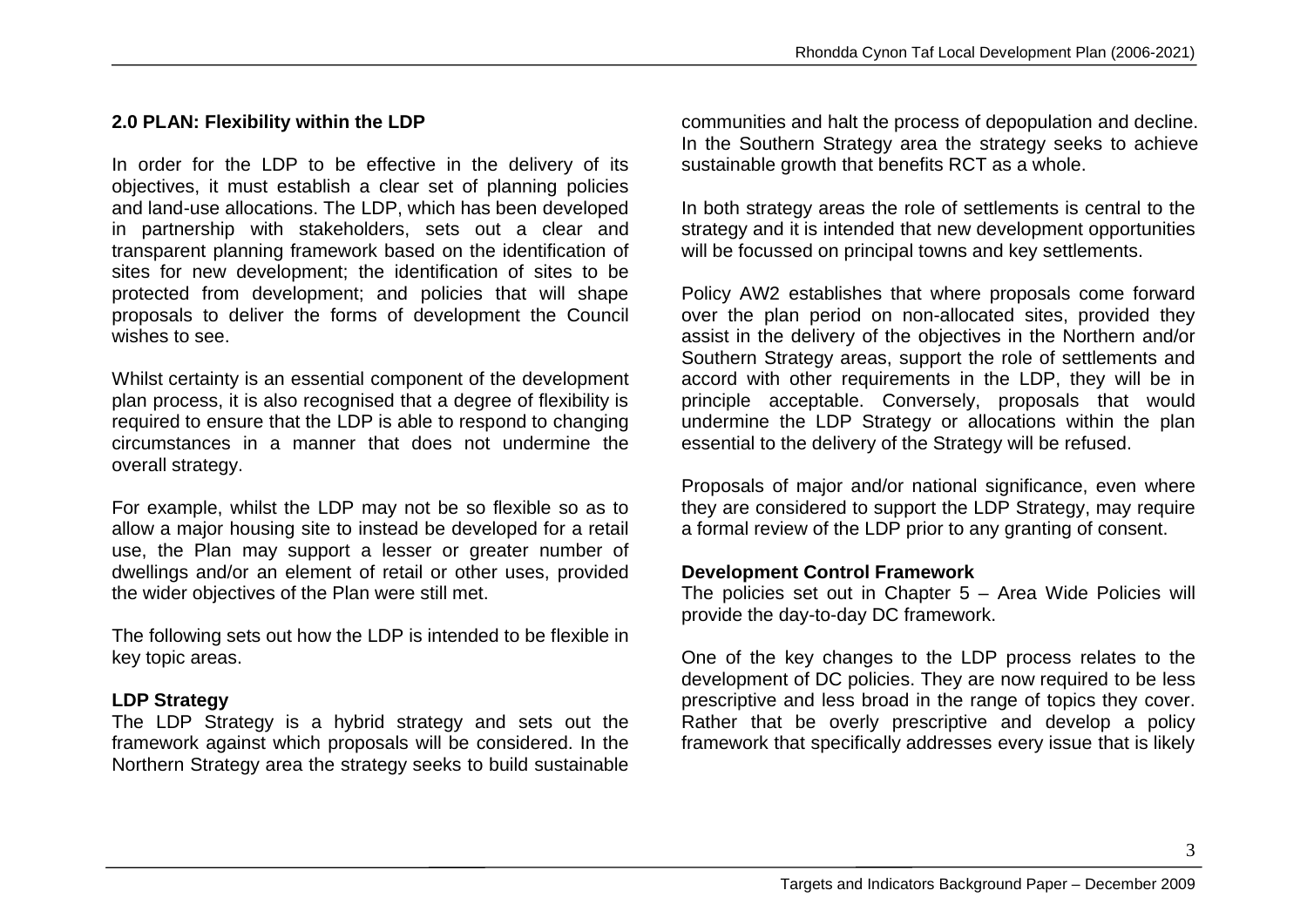to arise over the plan period, the LDP sets out principles for all types of new development.

It is intended that this approach will permit the development of different approaches to addressing site development issues over the plan period. It will support a site-by-site development approach and allow for new technologies and design approaches to be incorporated into schemes as they evolve over the plan period. The more flexible approach to the DC related policies should not be taken to mean that there is scope to reduce standards for development. Indeed the converse is true and the Council will use the LDP to seek to secure high quality development in all instances.

## **Housing (including affordable housing)**

- The LDP allocates sufficient land to both meet the identified need and provides a degree of flexibility in the choice of housing sites.
- The LDP allocates a broad range of housing sites to support as fully as possible new house building and to meet the different needs of the market. Sites range in size from 15 to 1700 dwellings and are spread across the plan area.
- The numbers of dwellings to be provided at each allocated site (both strategic and local) are intended to be minimum figure. The LDP would permit increased numbers where it is demonstrated that the proposal would accord with other requirements in the plan.
- The numbers of dwellings to be provided at each allocated site (both strategic and local) are intended to be minimum figure. The LDP would permit a reduced

figure where it is clearly demonstrated why the minimum specified figure could not be met (eg unforeseen constraint only evident following detailed investigations) and where it is demonstrated that the proposal would accord with other requirements in the plan.

- The density figures for development are set out in the LDP for the Northern and Southern Area respectively are minimum figures. Proposals in excess of the minimum will be acceptable where it is demonstrated that the proposal would accord with other requirements in the plan.
- Development under the proposed density requirements are unlikely to be acceptable and could only be justified where it is clearly demonstrated why the prescribed density levels cannot be achieved and that the LDP Strategy would not be undermined.
- In the Northern and Southern Strategy areas, housing development is permitted in principle within defined settlement boundaries.
- To further support flexibility in the Northern Strategy Area, new development is permitted in principle outside defined settlement boundaries.
- The release of sites in other uses for residential development will be permitted in principle.
- The affordable housing targets specified in the Northern and Southern Strategy area policies are the minimum expectation. The Council will seek to secure higher contributions where it is considered viable and justified by evidenced based need.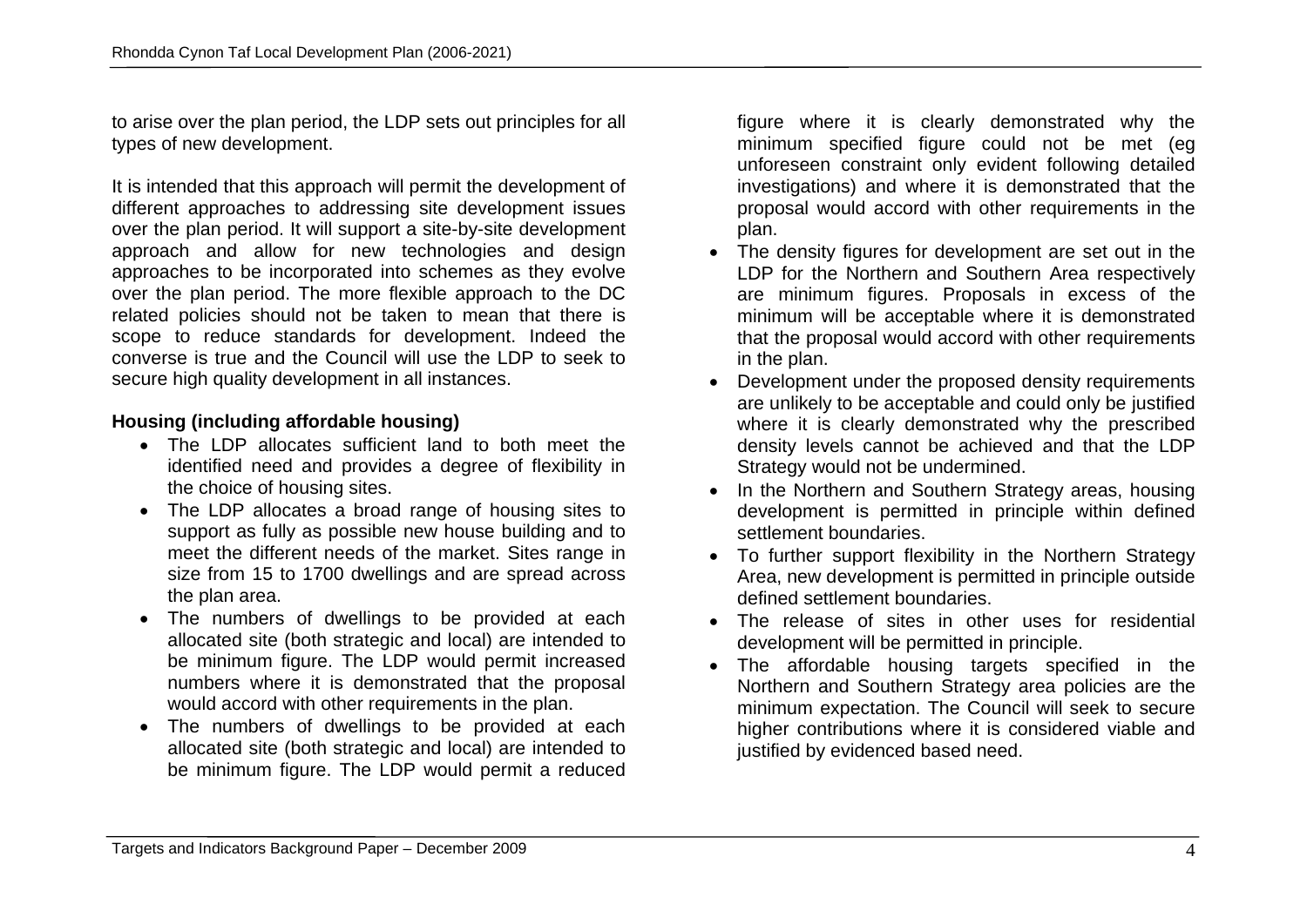• Planning obligations will be secured in principle on all relevant proposals. Where it is demonstrated that certain requirements may make a development unviable, the Council may wish to seek a reduced level of contribution if it is considered the overall benefits of the development outweigh those offered by the improved development in its own right.

#### **Employment**

- The LDP allocates sufficient land to both meet the identified need and provides a degree of flexibility in the choice of employment sites.
- The LDP allocates a broad range of employment sites to support as fully as possible the different needs of the market. Sites range in size from 1.47 hectares to 36 hectares, cover the range of B-Class uses and are spread across the plan area.
- The LDP supports new employment development in principal towns and key settlements
- The LDP set out a framework for ensuring the best employment land is protected.
- The LDP sets out a framework for ensuring redundant employment land is released thereby supporting the aim of protecting the best employment land.
- In the Northern Strategy area the LDP seeks to provide additional protection to small industrial and business sites.
- In the Northern Strategy area the LDP seeks to support
	- in principle the employment-led mixed-use

development of sites, thereby providing greater flexibility in the delivery of sites.

- The LDP supports employment development in the principal town centres.
- The LDP supports in principle B1 uses in residential areas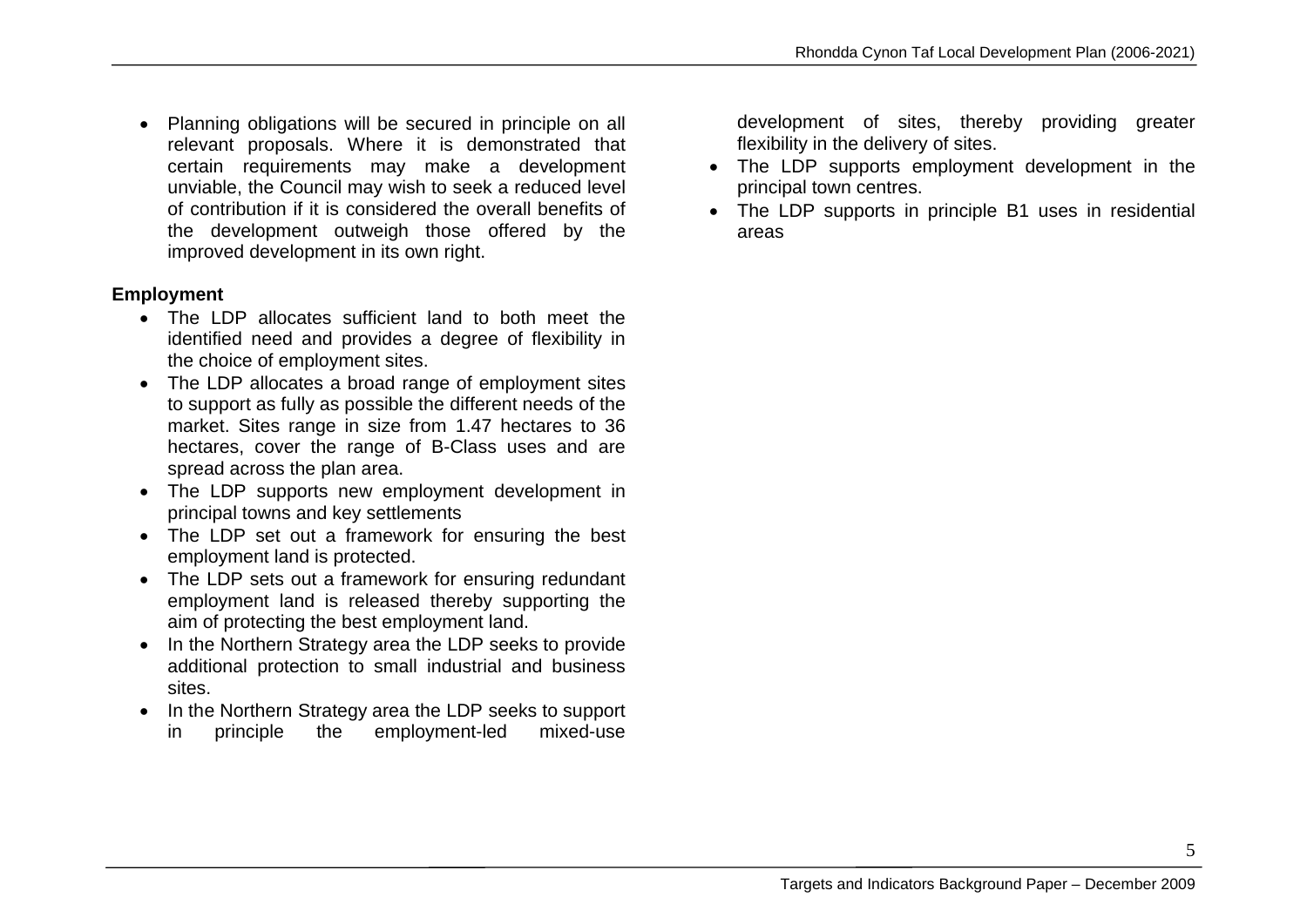# **3.0 MONITOR & MANAGE: Flexibility through Review**

The Council will measure its LDP performance by assessing how effective its policies and proposals are in delivering the LDP's strategic objectives. A set of key indicators and targets have been developed for the objectives and core policies, to allow their direct and indirect effects to be monitored. The policies and proposals will also be monitored in terms of their performance against key objectives and targets included in the Sustainability Appraisal, to assess their contribution towards promoting sustainable development.

The main mechanism for reporting on LDP performance will be the Annual Monitoring Report (AMR). The Council will be required to produce an AMR every year, providing an assessment of the implementation of the Local Development Plan and the extent to which policies and proposals in the plan are being successfully implemented.

The AMR will also identify actions that need to be taken to rectify any issues raised through the monitoring process. This could include actions needed, either by the Local Authority or its partners, to improve delivery. Alternatively, it might identify a need for a partial or full review of one of the LDP.

In terms of reviewing the LDP, a full review will take place every 4 years, unless the results of any of the above suggest that an earlier review is necessary. Specific reviews of key aspects of the evidence base will also be undertaken every 4 years unless monitoring indicates a more urgent need.

## **The Monitoring Framework**

A monitoring framework should identify the key challenges, opportunities and possible ways forward for revising and adjusting LDP policies where applicable. Monitoring is an increasingly important aspect of evidence-based policy and as a key part of the development planning system, it should allow for flexibility to update components of the LDP and respond quickly to changing circumstances in the County Borough.

In order to assess the effectiveness of the Core Strategy and policies in the Rhondda Cynon Taf LDP, a comprehensive and continuous approach to monitoring change in the County Borough is required. Monitoring will allow the Council and other interested parties to assess how effective the LDP Core Strategy and its policies are in promoting or restricting various types of land-use and delivering development across the County Borough.

#### **Key National Guidance**

LDP Regulation 37 prescribes two indicators that must be included in the Annual Monitoring Report (AMR). These are:

- Housing land supply, taken from the current Housing Land Availability Study, and
- The number of net additional affordable and general market dwellings built in the LPA's area.

In Chapter 7 of the Rhondda Cynon Taf LDP, Policy CS 4 – Housing Requirements, contains the first prescribed indicator that will monitor the supply of housing land during the plan period. Both Policies CS 4 and CS 5 – Affordable Housing,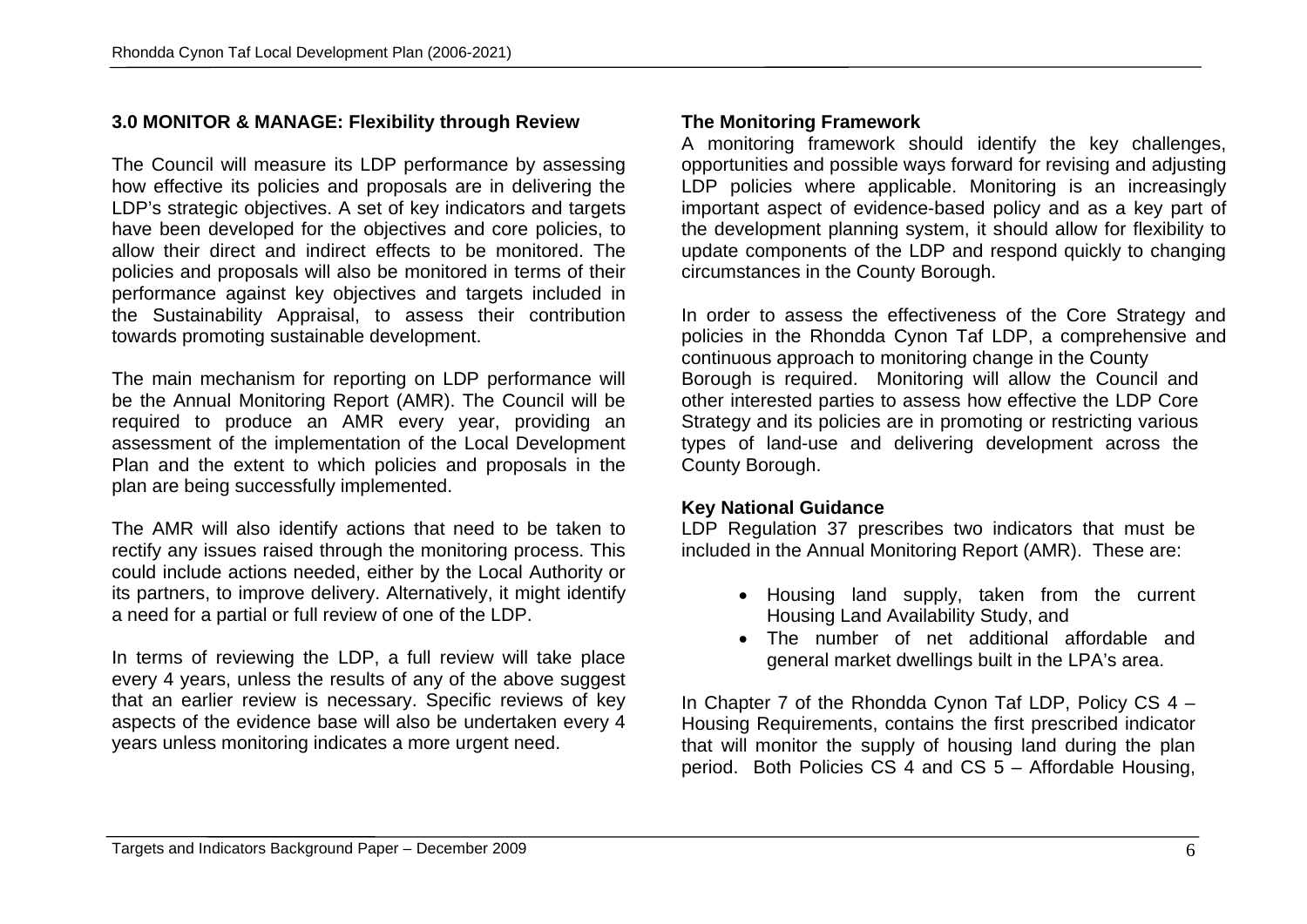contain indicators that will monitor the annual rate of housing development in the Northern and Southern Strategy Areas and the number of affordable units provided annually in Rhondda Cynon Taf. These indicators will detail the number of net additional affordable and general market dwellings at the beginning and end of the AMR period.

The Local Development Plan Manual indicates that authorities should focus on output indicators, which are used to assess the performance of the LDP. Output indicators are intended to measure quantifiable physical activities that are directly related to the implementation of planning policies.

Almost all Core Strategy Policies in the Rhondda Cynon Taf LDP have a series of indicators designed to measure quantifiable physical activates over the plan period. These include monitoring the annual development of new retail floorspace and the number of new road schemes/improvements made to the highway network.

The Assembly Government considers that a number of core output indicators are essential for assessing implementation of national policy. Information collected on some indicators, such as renewable energy, is usefully aggregated to get a national total.

In addition to the two prescribed indicators previously mentioned, the Assembly has detailed a further ten indicators covering a range of subject areas, that will usefully inform national policy. In this instance, Rhondda Cynon Taf Council has strived to include each indicator as a trigger for review in the relevant Core Strategy Policy.

In addition to indicators set by national guidelines, Rhondda Cynon Taf Council has identified and included a number of significant local indicators designed to monitor policy at a regional level. All indicators outlined in Chapter 7 monitor policy objectives across the County Borough.

The Assembly Government has deemed it useful for an authority to include some contextual indicators in their monitoring framework. Contextual indicators describe the background against which LDP policy operates. Key areas include demographic structure; migration; social and cultural issues; economy; environment; built environment; housing; and transport and connectivity.

Where applicable, Rhondda Cynon Taf Council has included contextual indicators to monitor Core Strategy Policies. An example of this is relevant in Policy CS 8 – Transportation, where a contextual indicator has been used to monitor the demographic and migrational trends of the local population, by scrutinising the percentage of people living as well as working in Rhondda Cynon Taf.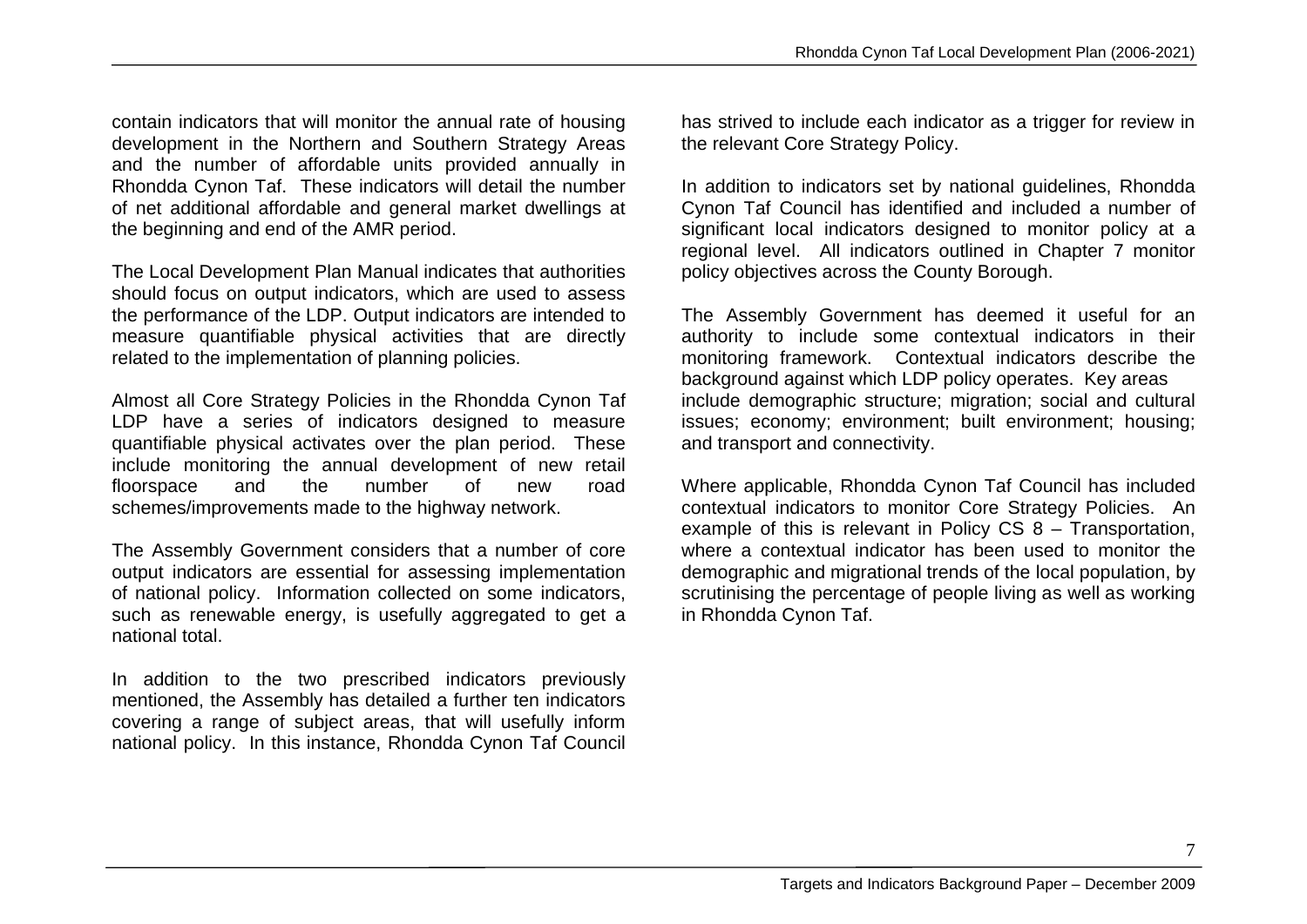## **4.0 LDP: Targets and Indicators**

A move towards sustainable development across Rhondda Cynon Taf can be achieved through the successful monitoring of nationally and locally defined Core Policy indicators in the LDP. Each indicator is associated with a corresponding target, both of which evolved through the plan-making process.

The targets and indicators identified in the LDP are set out below:

|                       | Monitoring of Objectives and Strategic Policies: Targets and Indicators |                                                                                                                                                                                                                                                                  |                                                                                                                                                                                                              |
|-----------------------|-------------------------------------------------------------------------|------------------------------------------------------------------------------------------------------------------------------------------------------------------------------------------------------------------------------------------------------------------|--------------------------------------------------------------------------------------------------------------------------------------------------------------------------------------------------------------|
| <b>Objective</b>      | <b>Core Policies</b>                                                    | <b>Target</b>                                                                                                                                                                                                                                                    | <b>Indicators</b>                                                                                                                                                                                            |
| 1, 2, 4, 5, 6<br>& 8  | <b>CS1 &amp; CS2</b>                                                    | Broaden economic base in the northern<br>strategy area over the plan period.<br>Broaden economic base in the southern<br>strategy area over the plan period.<br>Deprivation levels in the<br>$\bullet$ Reduce<br>northern strategy area over the plan<br>period. | population<br>economically<br>Percentage of<br>$\bullet$<br>active by sector<br>Proportion of population who live in wards<br>$\bullet$<br>that rank amongst 100 most deprived in<br>Wales                   |
| 1, 2, 3, 5, 7<br>& 10 | CS <sub>3</sub>                                                         | Development of 8 key Strategic Sites for<br>throughout<br>mixed<br>purposes<br>use<br>Rhondda Cynon Taf over the plan<br>period.                                                                                                                                 | Planning Permission granted for strategic<br>$\bullet$<br>sites during the plan period<br>residential<br>Rate<br>of<br>commercial<br>and<br>$\bullet$<br>development on each site during the plan<br>period. |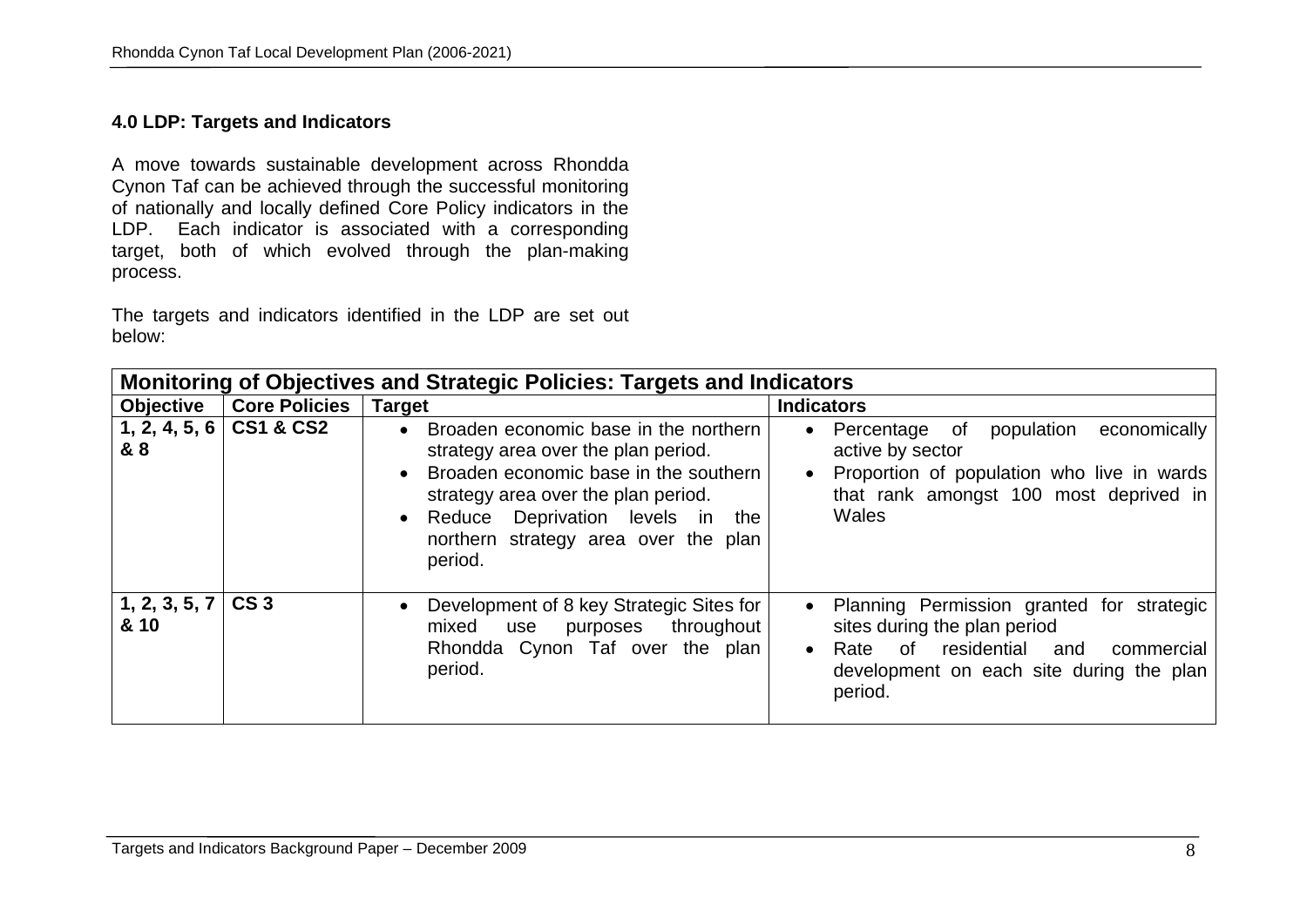| 1&9       | CS <sub>4</sub> | Maintain 5-year housing land supply<br>throughout Rhondda Cynon Taf during<br>the plan period.<br>Promote the development of new<br>houses in the Northern Strategy Area.<br>Manage the development of new<br>houses in the Southern Strategy Area. | Supply of housing land in Rhondda Cynon<br>Taf during the plan period.<br>Annual rate of housing development in the<br>Northern Strategy Area.<br>Annual rate of housing development in the<br>Southern Strategy Area                      |
|-----------|-----------------|-----------------------------------------------------------------------------------------------------------------------------------------------------------------------------------------------------------------------------------------------------|--------------------------------------------------------------------------------------------------------------------------------------------------------------------------------------------------------------------------------------------|
| 1, 6 & 10 | CS <sub>5</sub> | approximately 3000<br>Provide<br>new<br>affordable homes in Rhondda Cynon<br>Taf over the plan period.                                                                                                                                              | Number of affordable units provided in<br>Rhondda Cynon Taf annually.                                                                                                                                                                      |
| 3         | CS <sub>6</sub> | Development 68 of land for<br>the<br>$\bullet$<br>provision of new strategic employment<br>opportunities during the plan period.<br>Development 50 of land for the<br>provision of new local employment<br>opportunities during the plan period.    | Supply of employment land in Rhondda<br>Cynon Taf during the plan period.<br>Annual rate of employment development in<br>the Northern Strategy Area.<br>Annual rate of employment development in<br>the Southern Strategy Area.            |
| 2&6       | CS <sub>7</sub> | Improve viability and vitality of 8 Key<br>Settlements and 3 Principal Towns in<br>Rhondda Cynon Taf over the plan<br>period.<br>Development of 33,500-m2 new retail<br>floor space throughout Rhondda Cynon<br>Taf over the plan period.           | Annual vacancy rates in 8 Key Settlements<br>$\bullet$<br>and 3 Principal Towns in Rhondda Cynon<br>Taf<br>regeneration<br>schemes<br>Number<br>of<br>implemented.<br>Annual development of new retail floorspace<br>in Rhondda Cynon Taf. |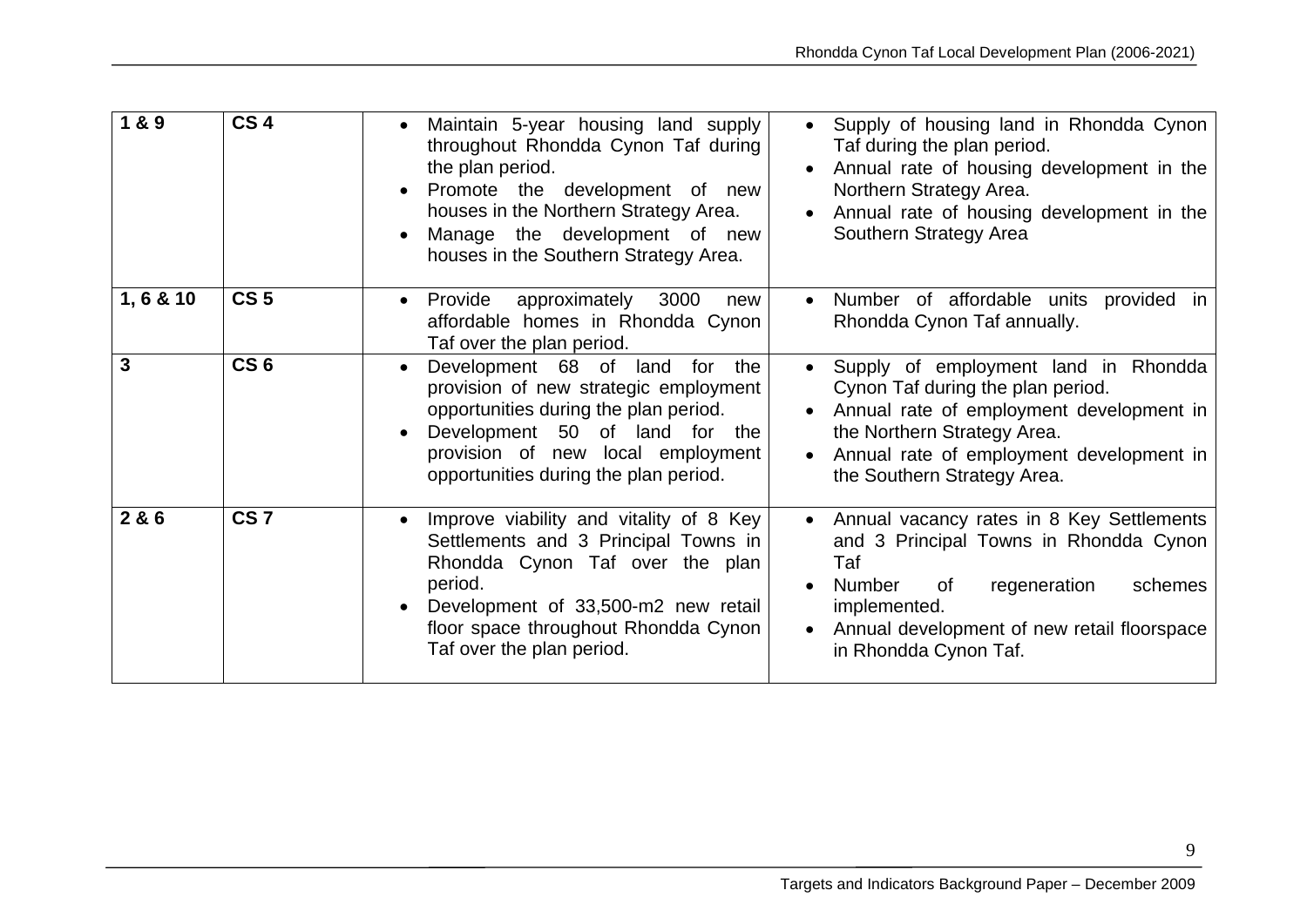| 6 & 8 | CS <sub>8</sub> | Promote more sustainable<br>forms of<br>transport throughout Rhondda Cynon<br>Taf.<br>Reduce need to travel<br>through the<br>development of<br>services<br>new<br>-in<br>accessible locations throughout the plan<br>period. | <b>Number</b><br>0f<br>schemes<br>road<br>new<br>$\bullet$<br>improvements made to the highway network.<br>Number of new developments with travel<br>plans annually.<br>Percentage of people living as well as<br>$\bullet$<br>working in Rhondda Cynon Taf<br>Proportion of new development within 400m<br>of facilities. |
|-------|-----------------|-------------------------------------------------------------------------------------------------------------------------------------------------------------------------------------------------------------------------------|----------------------------------------------------------------------------------------------------------------------------------------------------------------------------------------------------------------------------------------------------------------------------------------------------------------------------|
| 8 & 9 | CS <sub>9</sub> | Provision<br>Waste<br>of<br>improved<br>$\bullet$<br>Management facilities in<br>Rhondda<br>Cynon Taf throughout the plan period.<br>Sustainable reduction of tonnage of<br>waste to landfill                                 | Number of new Waste Management facilities<br>$\bullet$<br>provided in Rhondda Cynon Taf<br>Annual Recycling/recovery/composting rates                                                                                                                                                                                      |
| 10    | <b>CS10</b>     | Maintain 20-year land bank of permitted<br>$\bullet$<br>aggregates reserves.                                                                                                                                                  | of the<br>Annual<br>assessment<br>supply of<br>$\bullet$<br>permitted aggregate reserves in Rhondda<br>Cynon Taf.                                                                                                                                                                                                          |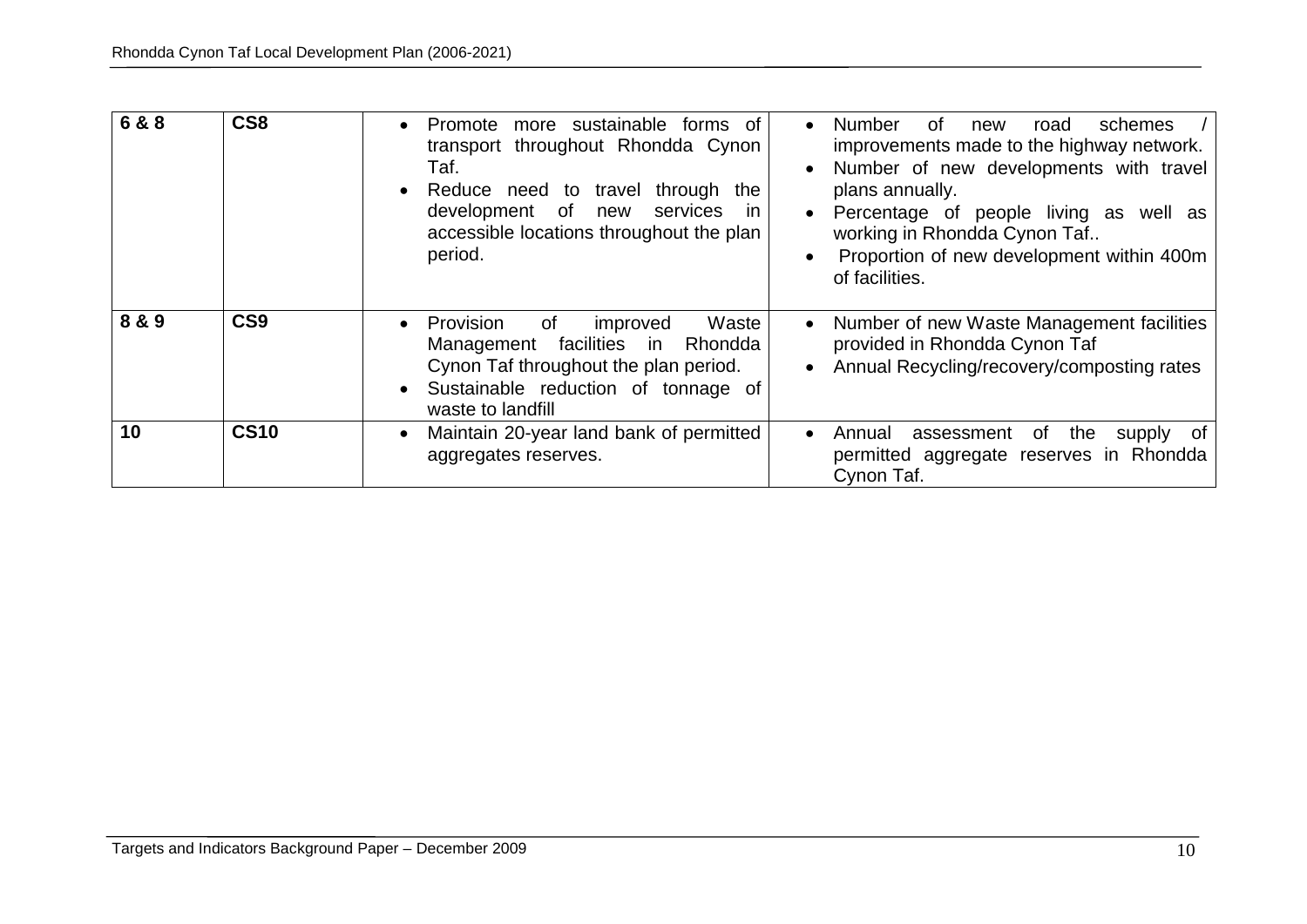## **5.0 MONITORING: Core Policies**

In accordance with Assembly Government guidelines the monitoring framework for each Core Policy will identify key factors and include trigger points as potential ways forward for revising and adjusting LDP policies.

When monitoring Core Policies the Council will:

- Make use of existing information to avoid duplication;
- Recognise limitations in terms of staffing, resources, data availability and timescales;
- Monitor the market cycle;
- Take account of national and regional build rates, and
- Relate circumstances in the County Borough (where applicable) to the wider South Wales region.

The monitoring framework for each Core Policy is outlined below:

# **Key:**

| <b>Target</b> |                     | <b>Cause for Concern   Progress Unacceptable</b> |
|---------------|---------------------|--------------------------------------------------|
| On track      | Further research /  | Review of policy / core                          |
|               | investigation to be | strategy                                         |
|               | undertaken          |                                                  |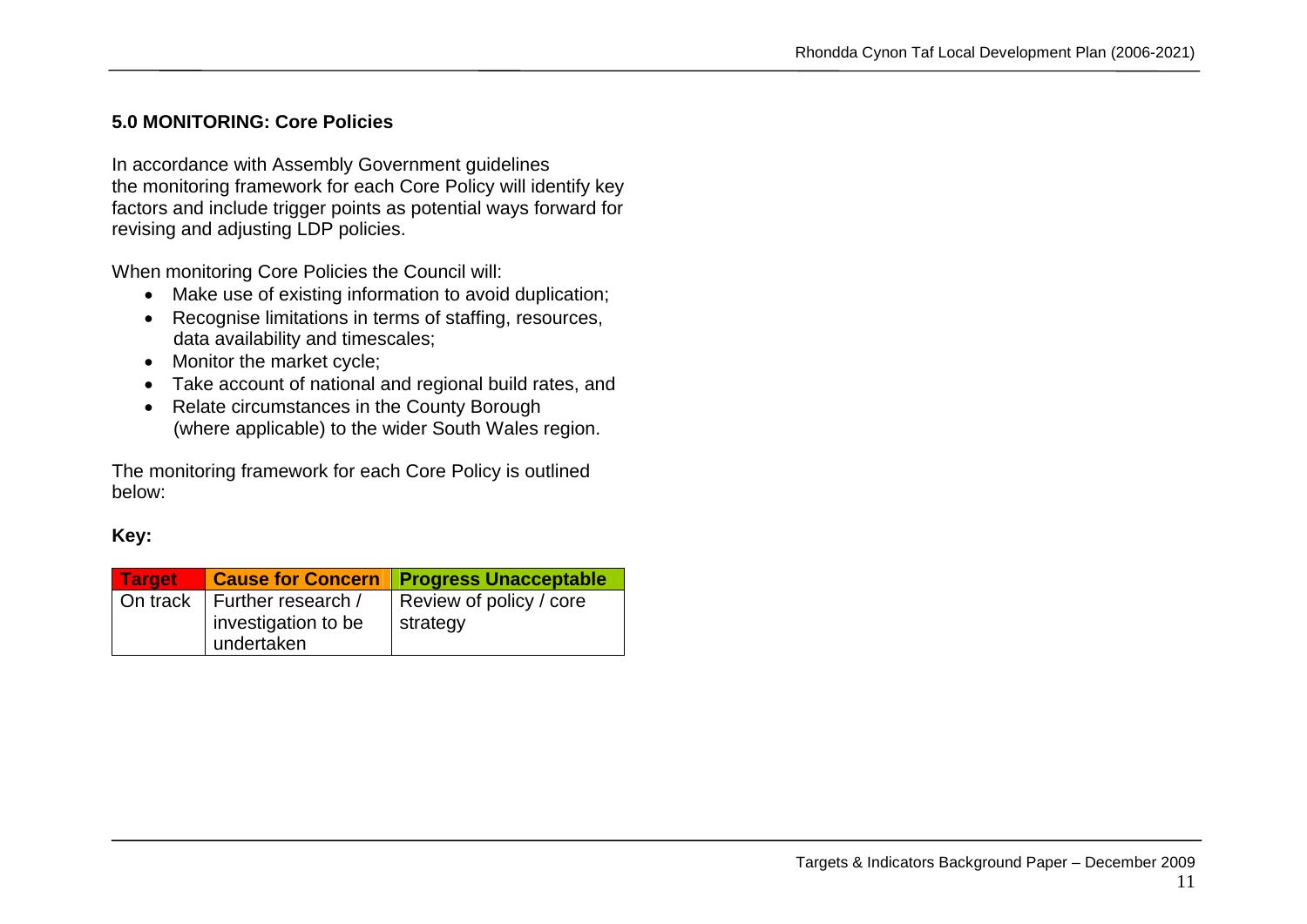| <b>Policy</b>                              | CS 1 - Development in the North                                                                                                                                                                                                                                                                                                                                                                                                                                                         |
|--------------------------------------------|-----------------------------------------------------------------------------------------------------------------------------------------------------------------------------------------------------------------------------------------------------------------------------------------------------------------------------------------------------------------------------------------------------------------------------------------------------------------------------------------|
| <b>Target</b>                              | • Broaden economic base in the northern strategy area over the plan period                                                                                                                                                                                                                                                                                                                                                                                                              |
|                                            | • Reduce deprivation levels in the northern strategy area                                                                                                                                                                                                                                                                                                                                                                                                                               |
| <b>Indicator</b>                           | • Percentage of population economically active by sector                                                                                                                                                                                                                                                                                                                                                                                                                                |
|                                            | • Proportion of people who live in wards that rank amongst 100 most deprived in Wales                                                                                                                                                                                                                                                                                                                                                                                                   |
| <b>Body Responsible</b>                    | Private developers, local authority, RSL's                                                                                                                                                                                                                                                                                                                                                                                                                                              |
| <b>Delivery Mechanism</b>                  | Planning system, Regeneration Schemes & Town Centre Strategies                                                                                                                                                                                                                                                                                                                                                                                                                          |
| <b>Key Factors</b>                         | • Land values<br>• House building and prices<br>• Changes in the economy<br>• Scale of new investment<br>• Migration and commuting patterns<br>• Index of Multiple Deprivation<br>• Jobs created<br>• Take-up of allocated sites                                                                                                                                                                                                                                                        |
| <b>Delivery / Phasing</b><br><b>Issues</b> | Not applicable                                                                                                                                                                                                                                                                                                                                                                                                                                                                          |
| <b>Triggers for Review</b>                 | 1. For the remainder of the plan period (2010-2021) the Council will aim to provide 228 dwellings per<br>annum in the north of the County Borough.<br>2. The amount of development permitted on allocated employment, housing and retail sites in the<br>development plan as a % of development plan allocations and as % of total development permitted<br>(ha and units)<br>3. For the remainder of the plan period the Council will aim to increase the % of population economically |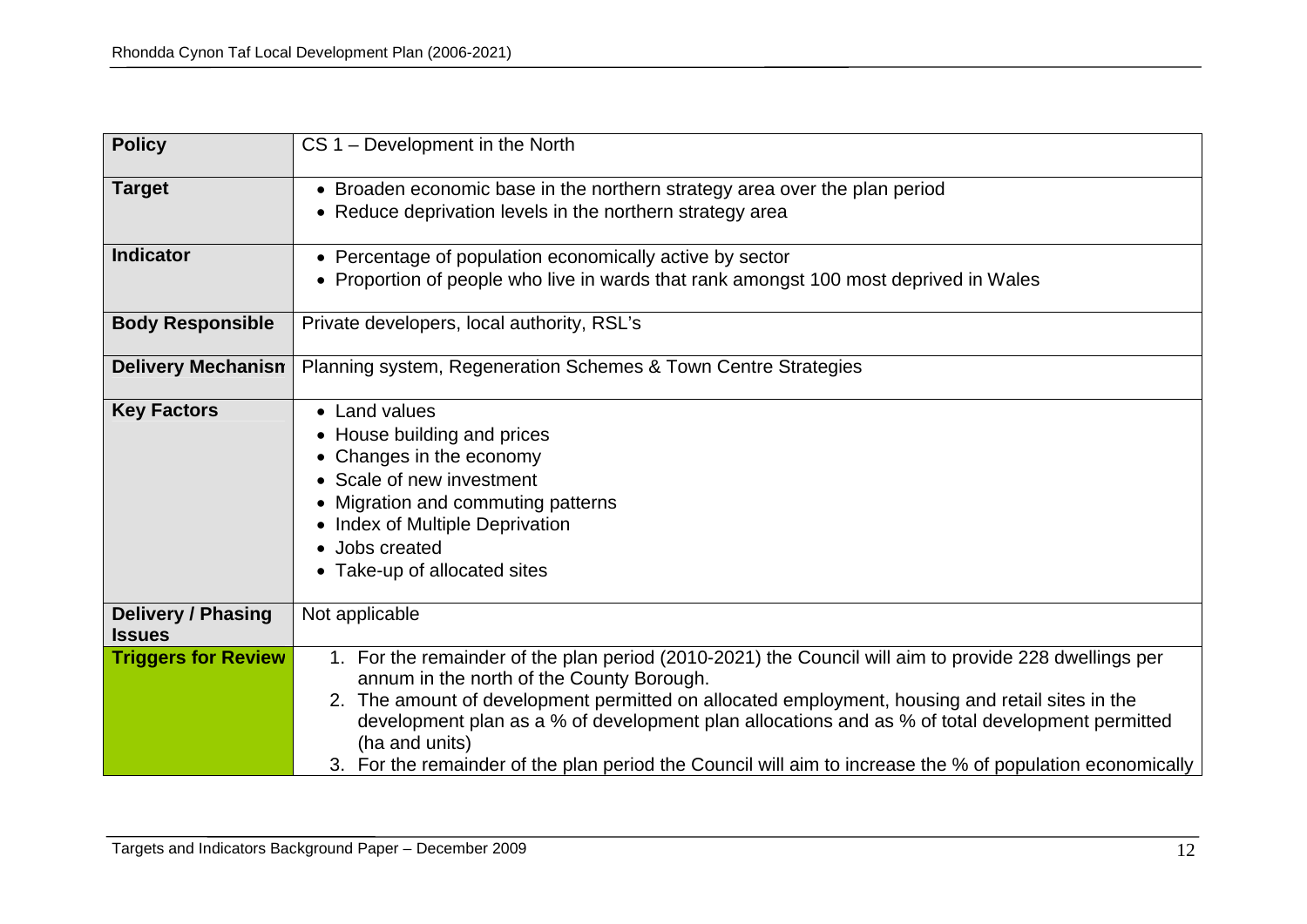| active by sector per annum.<br>4. For the remainder of the plan period the Council will aim to decrease the proportion of people in<br>Rhondda Cynon Taf who live in wards that rank amongst 100 most deprived in Wales.                                                                                                                                                                                                                                                                                                                                                                                                                                                                                                                                                                                                                                                                                                                                                                                                                 |
|------------------------------------------------------------------------------------------------------------------------------------------------------------------------------------------------------------------------------------------------------------------------------------------------------------------------------------------------------------------------------------------------------------------------------------------------------------------------------------------------------------------------------------------------------------------------------------------------------------------------------------------------------------------------------------------------------------------------------------------------------------------------------------------------------------------------------------------------------------------------------------------------------------------------------------------------------------------------------------------------------------------------------------------|
| 1. If the build rate is less than 228 dwellings per annum the Council will undertake research including<br>favourable comparison investigations with local authorities adjoining the northern boundary of<br>Rhondda Cynon Taf.<br>2. If the amount of development permitted on allocated employment, housing and retail sites is less than<br>75% of the total % of development plan allocations the Council will undertake further research to<br>establish why.<br>3. If there is no increase in the % of population economically active by sector the Council will undertake<br>research including favourable comparison investigations with local authorities adjoining the northern<br>boundary of Rhondda Cynon Taf.<br>4. If there is no decrease or a growth in the proportion of the population in Rhondda Cynon Taf who live<br>in wards that rank amongst 100 most deprived in Wales the Council will undertake research including<br>favourable comparison investigations with comparable authorities to Rhondda Cynon Taf. |
| 1. If the build rate has a less than favourable comparison with local authorities adjoining the northern<br>boundary of Rhondda Cynon Taf, the Council will undertake a policy review.<br>2. If the amount of development permitted on allocated employment, housing and retail sites is less than<br>50% of the total % of development plan allocations the Council will undertake a policy review.<br>3. If there is a less than favourable comparison in the % of population economically active by sector<br>when compared with local authorities adjoining the northern boundary of Rhondda Cynon Taf, the<br>Council will undertake a policy review.<br>4. If there is a less than favourable comparison in the proportion of the population in Rhondda Cynon Taf<br>who live in wards that rank amongst 100 most deprived in Wales when compared to local authorities<br>comparable to Rhondda Cynon Taf, the Council will undertake a policy review.                                                                             |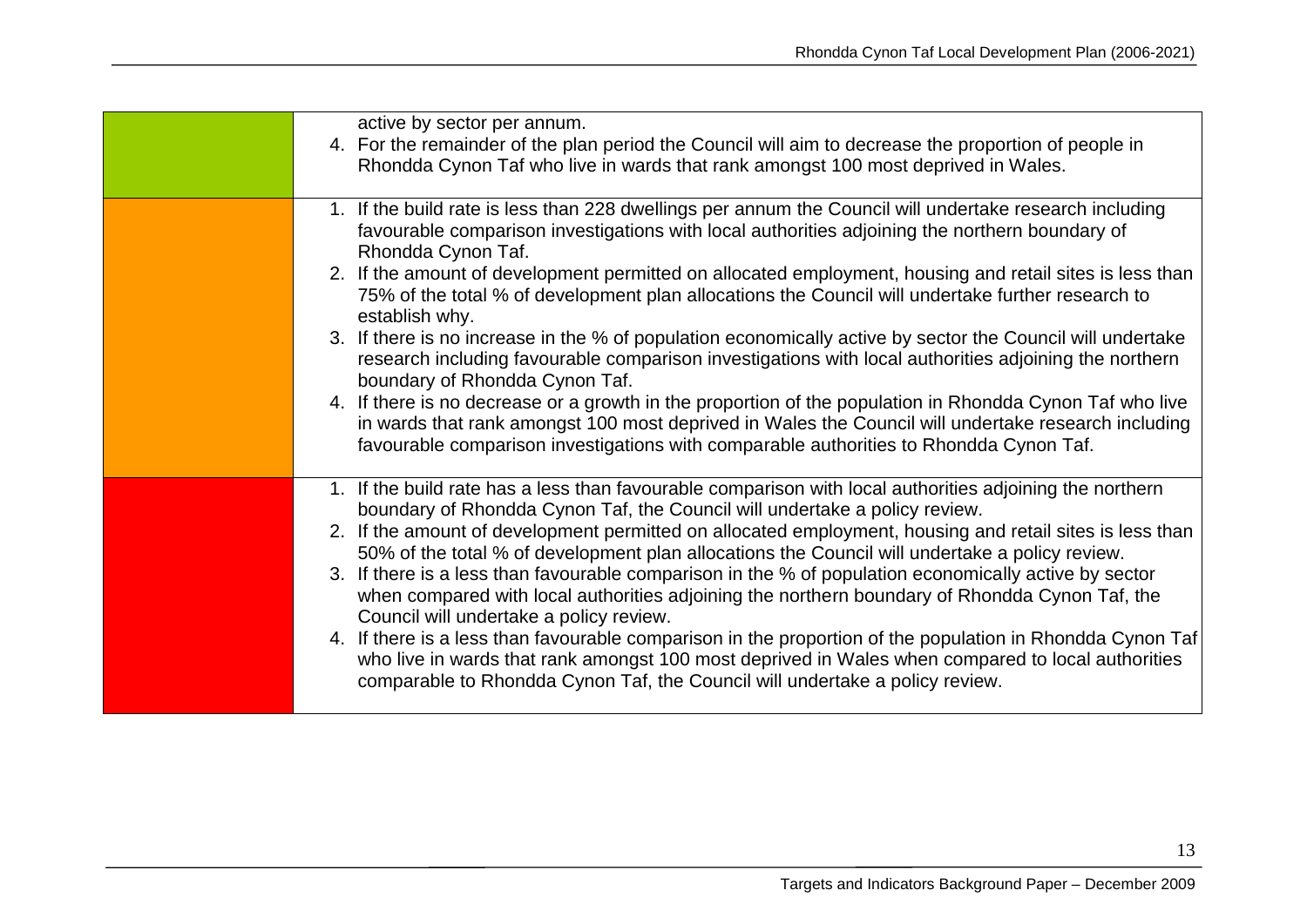| <b>Policy</b>                              | CS 2 - Development in the South                                                                                                                                                                                                                                                                                                                                                                                                                                                                                                                                                                                                                                                                                      |
|--------------------------------------------|----------------------------------------------------------------------------------------------------------------------------------------------------------------------------------------------------------------------------------------------------------------------------------------------------------------------------------------------------------------------------------------------------------------------------------------------------------------------------------------------------------------------------------------------------------------------------------------------------------------------------------------------------------------------------------------------------------------------|
| <b>Target</b>                              | • Broaden economic base in the southern strategy area over the plan period                                                                                                                                                                                                                                                                                                                                                                                                                                                                                                                                                                                                                                           |
| <b>Indicator</b>                           | • Percentage of population economically active by sector<br>• Proportion of people who live in wards that rank amongst 100 most deprived in Wales                                                                                                                                                                                                                                                                                                                                                                                                                                                                                                                                                                    |
| <b>Body Responsible</b>                    | Private developers, local authority, RSL's                                                                                                                                                                                                                                                                                                                                                                                                                                                                                                                                                                                                                                                                           |
| <b>Delivery Mechanism</b>                  | Planning system, Regeneration Schemes & Town Centre Strategies                                                                                                                                                                                                                                                                                                                                                                                                                                                                                                                                                                                                                                                       |
| <b>Key Factors</b>                         | • Land values<br>• House prices<br>• Changes in the economy<br>• Scale of inward investment<br>• Migration and commuting patterns                                                                                                                                                                                                                                                                                                                                                                                                                                                                                                                                                                                    |
| <b>Delivery / Phasing</b><br><b>Issues</b> | Not applicable                                                                                                                                                                                                                                                                                                                                                                                                                                                                                                                                                                                                                                                                                                       |
| <b>Trigger for Review</b>                  | 1. For the remainder of the plan period (2010-2021) the Council will aim to provide 393 dwellings per<br>annum in the south of the County Borough.<br>2. The amount of development permitted on allocated employment, housing and retail sites in the<br>development plan as a % of development plan allocations and as % of total development permitted<br>(ha and units).<br>3. For the remainder of the plan period the Council will aim to increase the % of population economically<br>active by sector per annum.<br>4. For the remainder of the plan period the Council will aim to decrease the proportion of people in<br>Rhondda Cynon Taf who live in wards that rank amongst 100 most deprived in Wales. |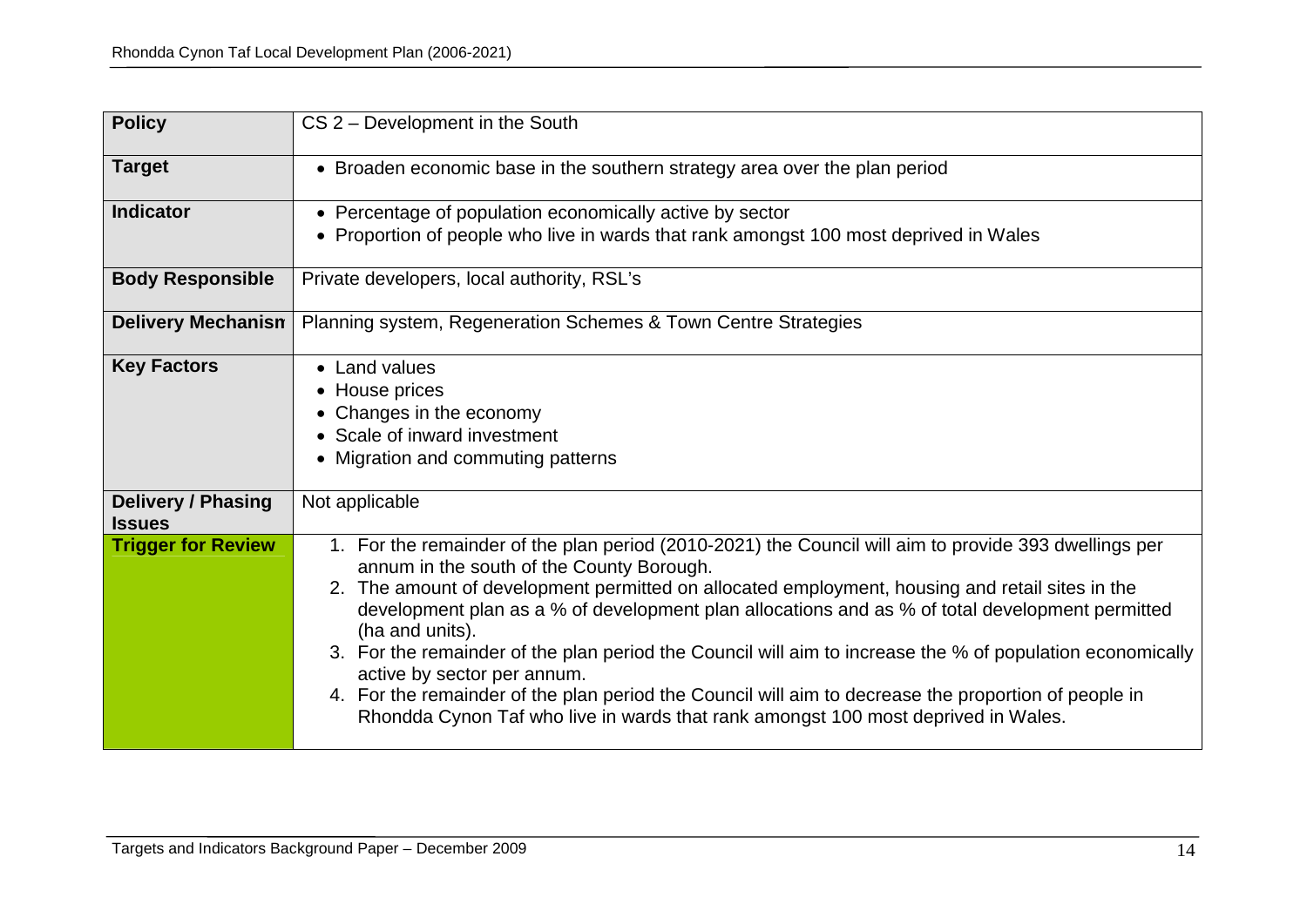| 1. If the build rate is less than 393 dwellings per annum the Council will undertake research including<br>favourable comparison investigations with local authorities adjoining the southern boundary of<br>Rhondda Cynon Taf.<br>2. If the amount of development permitted on allocated employment, housing and retail sites is less than<br>75% of the total % of development plan allocations the Council will undertake further research to<br>establish why.<br>3. If there is no increase in the % of population economically active by sector the Council will undertake<br>research including favourable comparison investigations with local authorities adjoining the southern<br>boundary of Rhondda Cynon Taf.<br>4. If there is no decrease or a growth in the proportion of the population in Rhondda Cynon Taf who live<br>in wards that rank amongst 100 most deprived in Wales the Council will undertake research including<br>favourable comparison investigations with local authorities comparable to Rhondda Cynon Taf. |
|------------------------------------------------------------------------------------------------------------------------------------------------------------------------------------------------------------------------------------------------------------------------------------------------------------------------------------------------------------------------------------------------------------------------------------------------------------------------------------------------------------------------------------------------------------------------------------------------------------------------------------------------------------------------------------------------------------------------------------------------------------------------------------------------------------------------------------------------------------------------------------------------------------------------------------------------------------------------------------------------------------------------------------------------|
| 1. If the build rate has a less than favourable comparison with local authorities adjoining the southern<br>boundary of Rhondda Cynon Taf, the Council will undertake a policy review.<br>2. If the amount of development permitted on allocated employment, housing and retail sites is less than<br>50% of the total % of development plan allocations the Council will undertake a policy review.<br>3. If there is a less than favourable comparison in the % of population economically active by sector<br>when compared with local authorities adjoining the southern boundary of Rhondda Cynon Taf, the<br>Council will undertake a policy review.<br>4. If there is a less than favourable comparison in the proportion of the population in Rhondda Cynon Taf<br>who live in wards that rank amongst 100 most deprived in Wales when compared to local authorities<br>comparable to Rhondda Cynon Taf, the Council will undertake a policy review.                                                                                   |

| <b>Policy</b> | CS 3 – Strategic Sites                                                                                           |
|---------------|------------------------------------------------------------------------------------------------------------------|
| Target        | Development of 8 Key Strategic Sites for mixed use purposes throughout Rhondda Cynon Taf over<br>the plan period |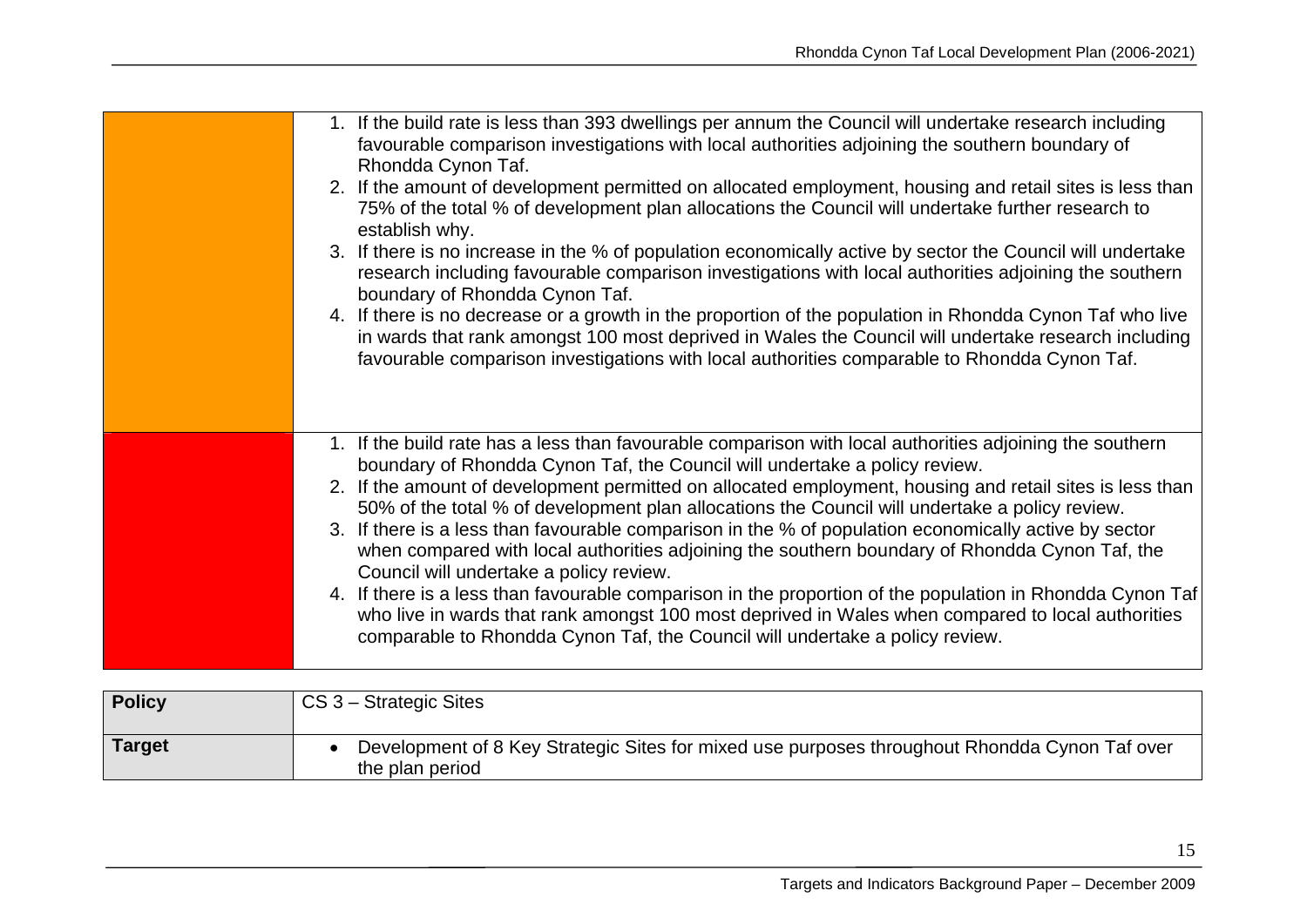| <b>Indicator</b>        | • Planning permission granted for strategic sites during the plan period<br>• Rate of residential, commercial and employment development on each site during the plan period |
|-------------------------|------------------------------------------------------------------------------------------------------------------------------------------------------------------------------|
|                         |                                                                                                                                                                              |
| <b>Body Responsible</b> | Private developers and local authority                                                                                                                                       |
| Delivery Mechanism      | <b>Planning system</b>                                                                                                                                                       |
| <b>Key Factors</b>      | • Phasing<br>Land values<br>House prices<br>Changes in the economy<br>• Scale of inward investment<br>Discharge of conditions<br>$\bullet$<br>• Planning permission          |
| <b>Delivery/Phasing</b> | NSA 4 - Former Maerdy Colliery Site, Rhondda Fach                                                                                                                            |
| <b>Issues</b>           | Timing of land reclamation scheme                                                                                                                                            |
|                         | NSA 5 - Former Fernhill Colliery Site, Blaenrhondda                                                                                                                          |
|                         | Timing of land reclamation scheme                                                                                                                                            |
|                         | NSA 6 - Former Phurnacite Plant, Abercwmboi                                                                                                                                  |
|                         | Timing of land reclamation scheme and resolution to flood risk issues                                                                                                        |
|                         | NSA 7 - Land at Robertstown / Abernant, Aberdare                                                                                                                             |
|                         | Dependent upon highway infrastructure improvements<br>NSA 8 - Land South of Hirwaun                                                                                          |
|                         | Dualling of the A465 trunk road                                                                                                                                              |
|                         | SSA 7 - Former Cwm Colliery and Coking Works, Pontypridd                                                                                                                     |
|                         | Subject to large-scale land reclamation scheme                                                                                                                               |
|                         | SSA 8 - Mwyndy / Talbot Green Area                                                                                                                                           |
|                         | Land allocation completions                                                                                                                                                  |
|                         | SSA 9 - Former OCC Site Llanilid, Llanharan                                                                                                                                  |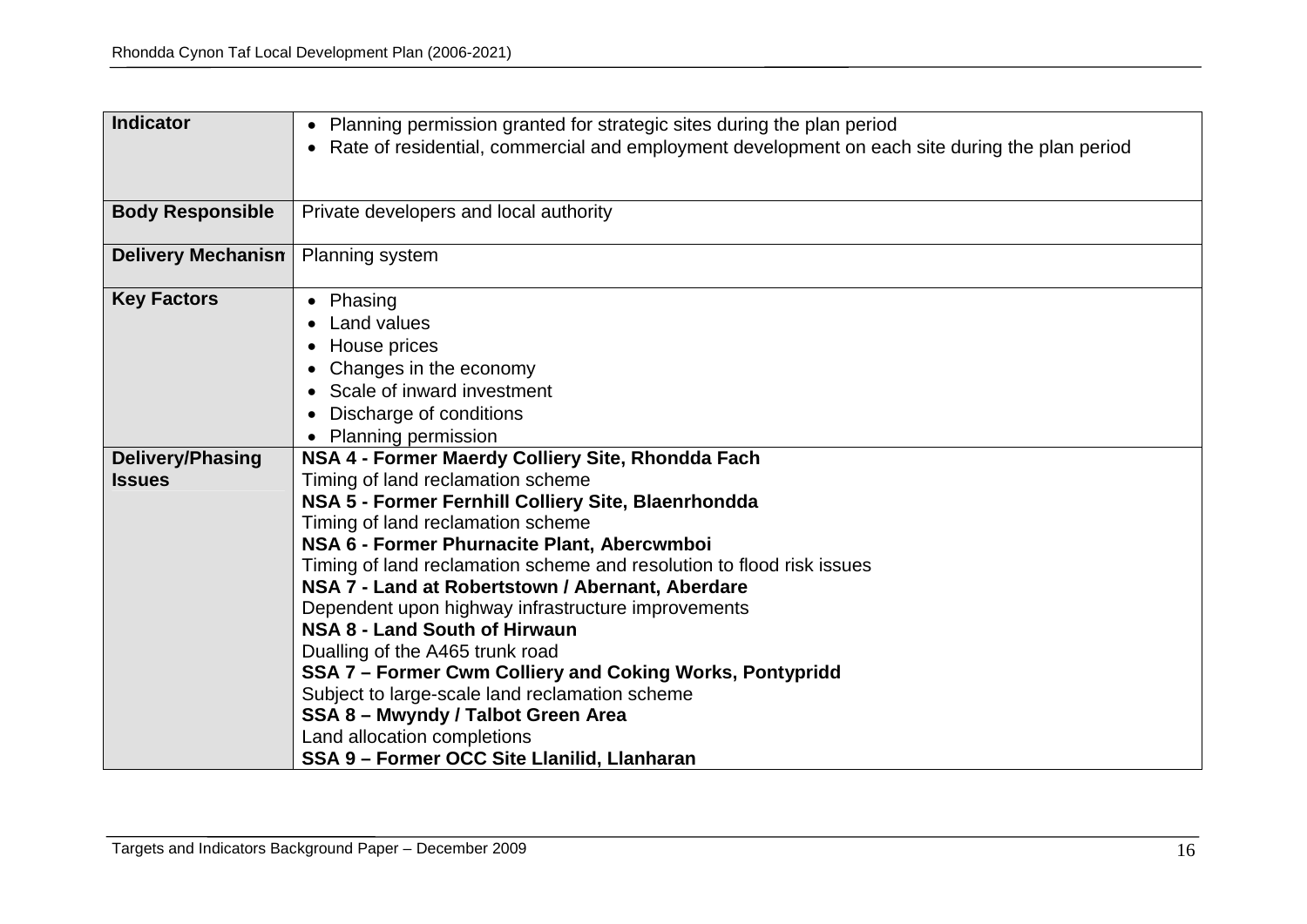|                           | Land allocation completions                                                                                                                                                                                                                                                                                                                                                                                                                                                                 |
|---------------------------|---------------------------------------------------------------------------------------------------------------------------------------------------------------------------------------------------------------------------------------------------------------------------------------------------------------------------------------------------------------------------------------------------------------------------------------------------------------------------------------------|
| <b>Trigger for Review</b> | 1. For the remainder of the plan period (2010-2021) the Council will aim for planning permission on each<br>strategic site 2 years in advance of the prescribed development period.<br>2. The Council will aim for the commencement of development on each strategic site within 18 months<br>of full planning permission.                                                                                                                                                                  |
|                           | 1. If there is no planning permission on each strategic site 2 years in advance of the prescribed<br>development period the Council will undertake research including favourable comparable<br>investigations with adjoining local authorities.<br>2. If there is no commencement on each strategic site within 3-years of full planning permission the<br>Council will undertake research including favourable comparable investigations with adjoining local<br>authorities.              |
|                           | If there is no planning permission by the beginning of the prescribed period and a less than<br>favourable development rate when compared to adjoining local authorities the Council will undertake<br>a policy review.<br>2. If there is no commencement on each strategic site with full planning permission beyond the 3-year<br>period and there is a less than favourable development rate when compared to adjoining local<br>authorities the Council will undertake a policy review. |

| <b>Policy</b>    | CS 4 – Housing Requirements                                                                                                                                                                                                                 |
|------------------|---------------------------------------------------------------------------------------------------------------------------------------------------------------------------------------------------------------------------------------------|
| <b>Target</b>    | • Maintain 5 year housing land supply throughout Rhondda Cynon Taf during the plan period<br>• Promote the development of new houses in the Northern Strategy Area<br>• Promote the development of new houses in the Southern Strategy Area |
| <b>Indicator</b> | • Supply of housing land in Rhondda Cynon Taf during the plan period<br>• Annual rate of housing development in the Northern Strategy Area                                                                                                  |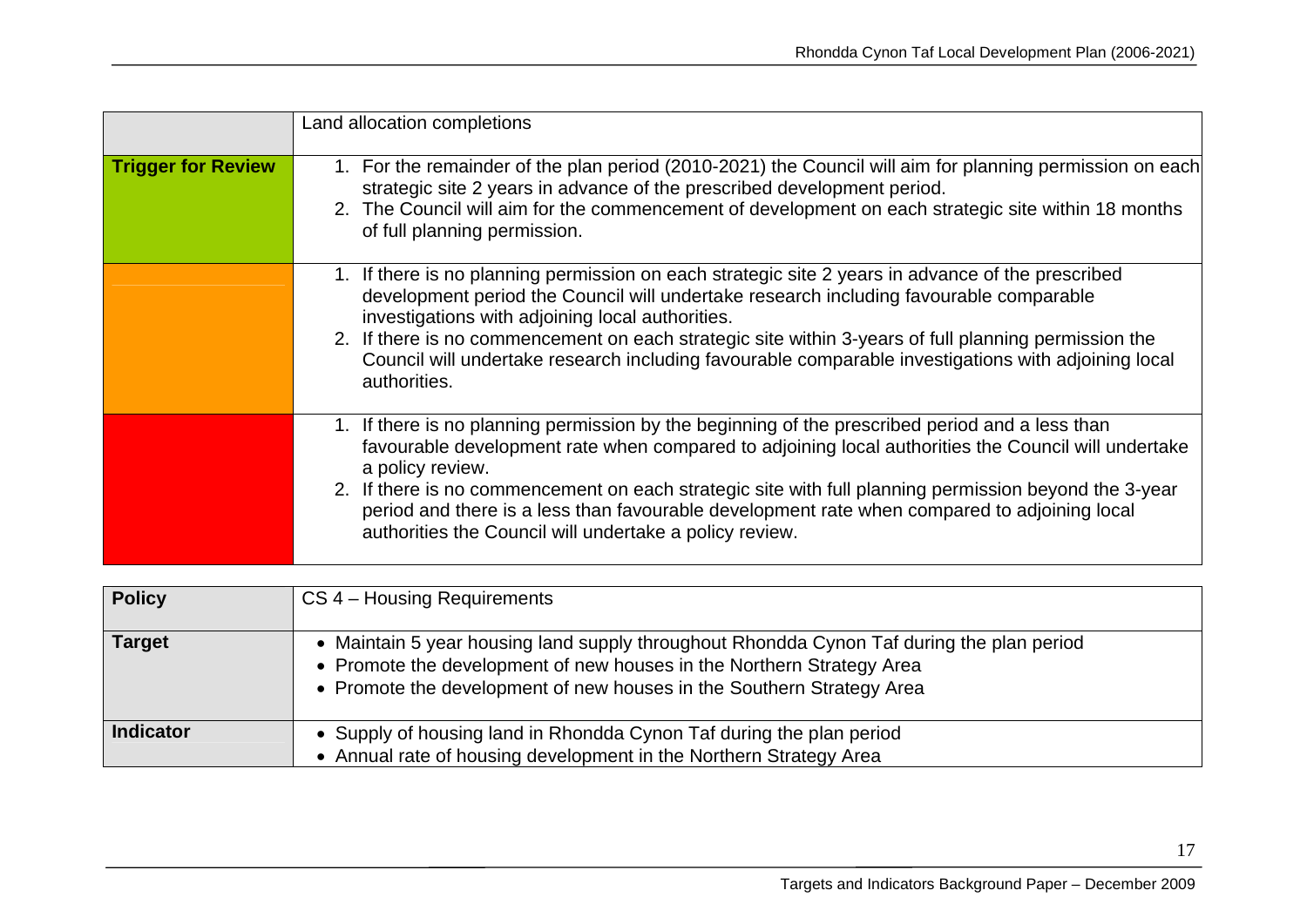|                                            | • Annual rate of housing development in the Southern Strategy Area                                                                                                                                                                                                                                              |
|--------------------------------------------|-----------------------------------------------------------------------------------------------------------------------------------------------------------------------------------------------------------------------------------------------------------------------------------------------------------------|
| <b>Body Responsible</b>                    | RSL's, private developers and local authority                                                                                                                                                                                                                                                                   |
| <b>Delivery Mechanism</b>                  | Planning system and JHLA                                                                                                                                                                                                                                                                                        |
| <b>Key Factors</b>                         | • House prices<br>• Land values<br>Changes in the economy<br>• Reuse / rehabilitation of older housing stock<br>• Affordable housing provision<br>Development of unallocated land within the defined settlement limits<br>Development of sites with planning permission granted since 1 <sup>st</sup> June 2006 |
| <b>Delivery / Phasing</b><br><b>Issues</b> | • Not applicable                                                                                                                                                                                                                                                                                                |
| <b>Trigger for Review</b>                  | 1. For the remainder of the plan period (2010-2021) the Council will to provide 990 dwellings per annum.                                                                                                                                                                                                        |
|                                            | If the Council provides less than 990 dwellings per annum the Council will undertake research<br>1.<br>including favourable comparison investigations with local authorities adjoining Rhondda Cynon Taf.                                                                                                       |
|                                            | 1. If the annual rate of residential development has a less than favourable comparison with local<br>authorities adjoining Rhondda Cynon Taf, the Council will undertake a policy review.                                                                                                                       |

| <b>Policy</b> | $CS$ 5 – Affordable Housing                                                               |
|---------------|-------------------------------------------------------------------------------------------|
| Target        | Provide approximately 1440 new affordable homes in Rhondda Cynon Taf over the plan period |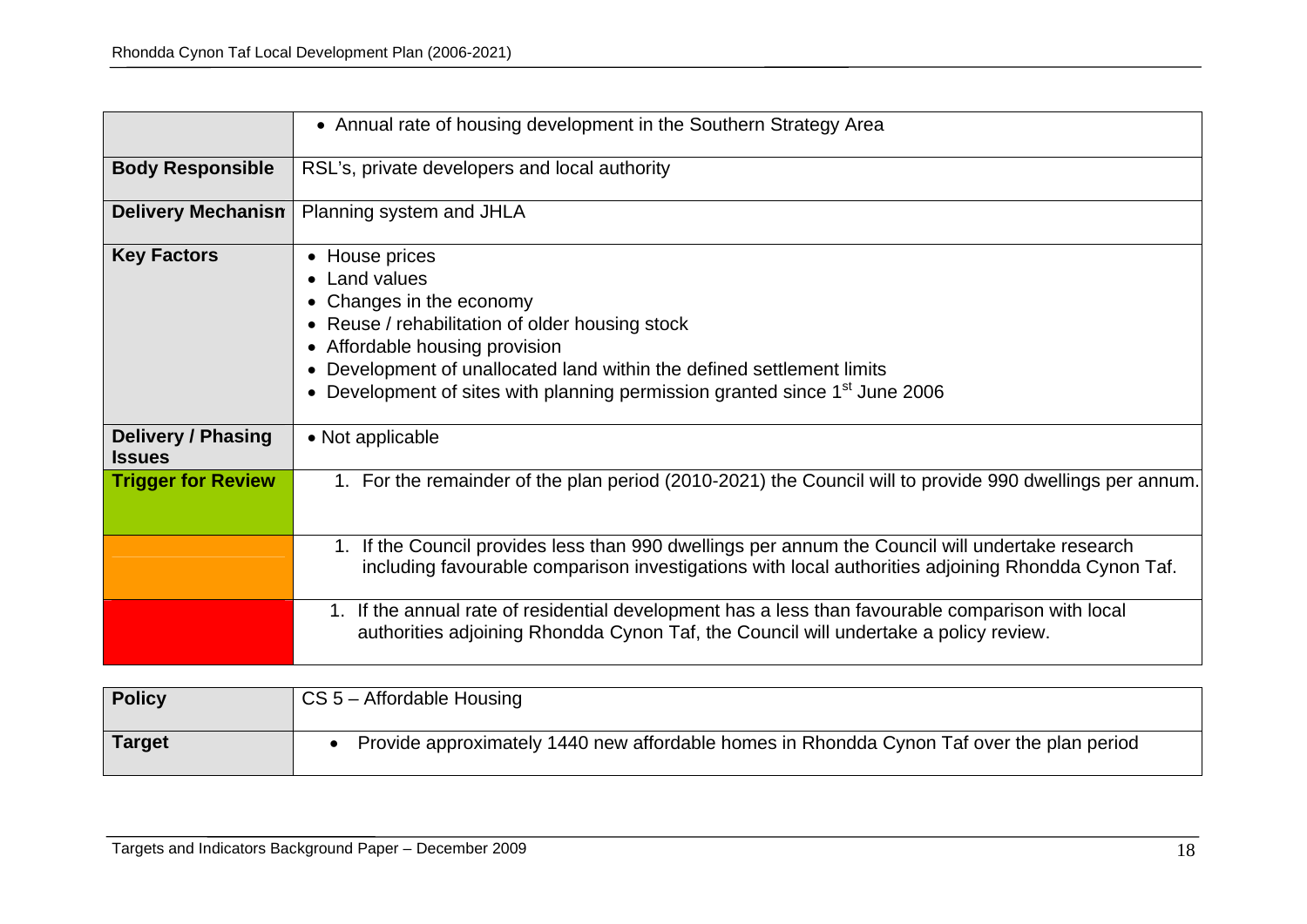| <b>Indicator</b>                           | Number of affordable units provided in Rhondda Cynon Taf annually<br>$\bullet$                                                                                                                                                                                                                                                                                                                                                                                                                                                                                                                                                                                                                                           |
|--------------------------------------------|--------------------------------------------------------------------------------------------------------------------------------------------------------------------------------------------------------------------------------------------------------------------------------------------------------------------------------------------------------------------------------------------------------------------------------------------------------------------------------------------------------------------------------------------------------------------------------------------------------------------------------------------------------------------------------------------------------------------------|
| <b>Body Responsible</b>                    | RSL's, private developers and local authority                                                                                                                                                                                                                                                                                                                                                                                                                                                                                                                                                                                                                                                                            |
| <b>Delivery Mechanism</b>                  | Planning system                                                                                                                                                                                                                                                                                                                                                                                                                                                                                                                                                                                                                                                                                                          |
| <b>Key Factors</b>                         | House prices<br>$\bullet$<br>Land values and monitoring<br>Changes in the economy<br>$\bullet$<br>Reuse / rehabilitation of older<br>housing<br>Development of sites solely for affordable housing in the countryside<br>$\bullet$<br>Availability of social housing grants                                                                                                                                                                                                                                                                                                                                                                                                                                              |
| <b>Delivery / Phasing</b><br><b>Issues</b> | • Not applicable                                                                                                                                                                                                                                                                                                                                                                                                                                                                                                                                                                                                                                                                                                         |
| <b>Trigger for Review</b>                  | 1. For the remainder of the plan period (2010-2021) the Council will to provide 96 affordable units per<br>annum.<br>2. For the remainder of the plan period the Council will monitor land values. No action will be required if<br>land values are maintained at September 2009 levels.<br>1. If the Council provides less than 96 affordable dwellings per annum the Council will undertake<br>research including favourable comparison investigations with local authorities adjoining Rhondda<br>Cynon Taf.<br>2. If land values increase to mid-point September 2009-2007 the Council will undertake research<br>including favourable comparison investigations with local authorities adjoining Rhondda Cynon Taf. |
|                                            | 1. If the annual rate of affordable housing development has a less than favourable comparison with local<br>authorities adjoining Rhondda Cynon Taf, the Council will undertake a policy review.<br>2. If land values increase further to September 2007 levels and there is a less than favourable<br>comparison with local authorities adjoining Rhondda Cynon Taf, the Council will undertake a policy                                                                                                                                                                                                                                                                                                                |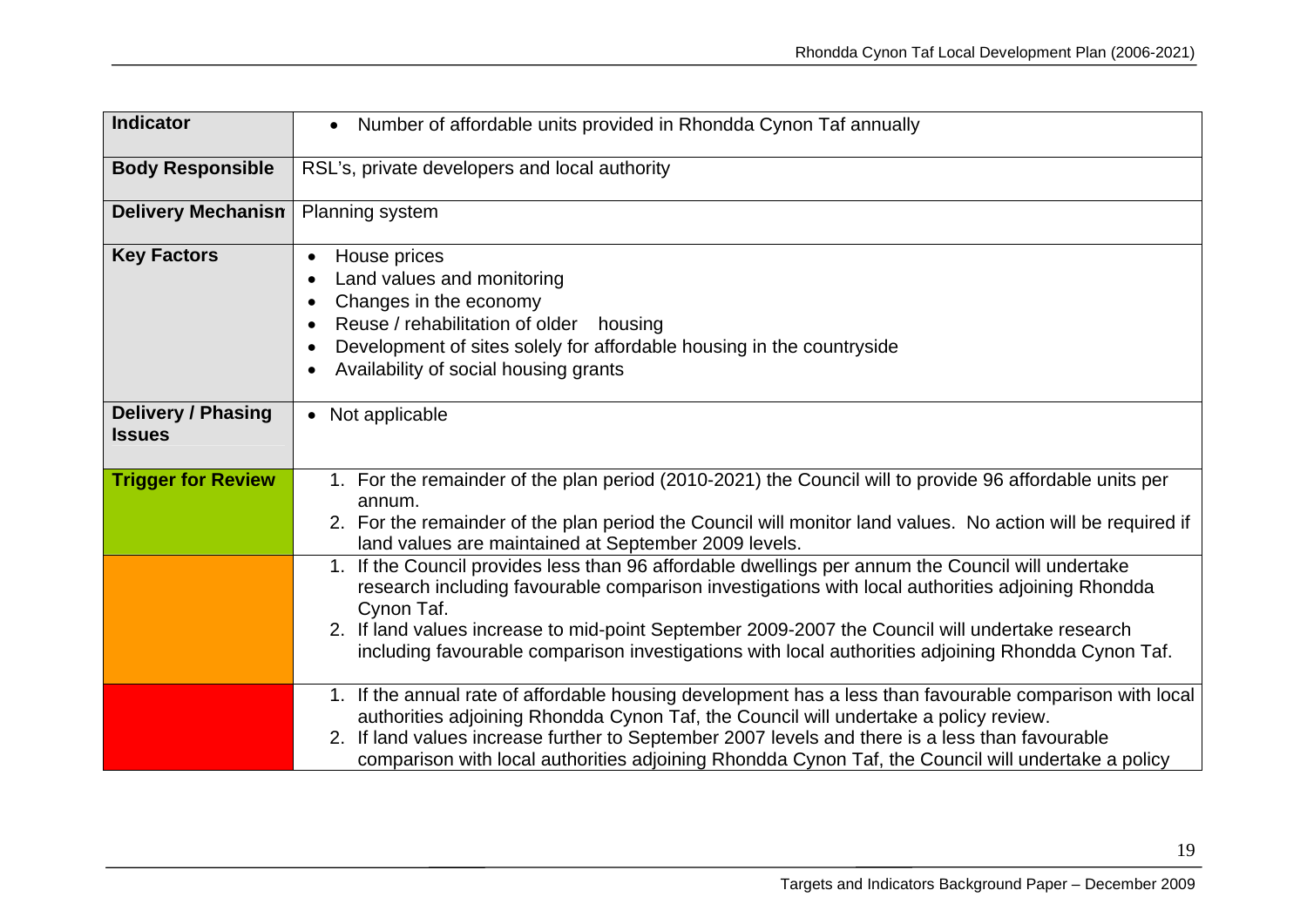|                           | review.                                                                                                              |
|---------------------------|----------------------------------------------------------------------------------------------------------------------|
|                           |                                                                                                                      |
| <b>Policy</b>             | CS 6 - Employment Requirements                                                                                       |
|                           |                                                                                                                      |
| <b>Target</b>             | Development of 68 hectares of land for the provision of strategic employment opportunities during the<br>plan period |
|                           | Development of 50 hectares of land for the provision of new local employment opportunities during the<br>plan period |
| <b>Indicator</b>          | • Supply of employment land in Rhondda Cynon Taf during the plan period                                              |
|                           | • Annual rate of employment development in the Northern Strategy Area                                                |
|                           | • Annual rate of employment development in the Southern Strategy Area                                                |
| <b>Body Responsible</b>   | Private developers and local authority                                                                               |
| <b>Delivery Mechanism</b> | Planning system and Employment Land Review                                                                           |
| <b>Key Factors</b>        | Scale of inward investment                                                                                           |
|                           | Land values                                                                                                          |
|                           | Changes in the economy                                                                                               |
|                           | Supply of employment sites                                                                                           |
| <b>Delivery / Phasing</b> | <b>Strategic Site 5: South of Hirwaun</b>                                                                            |
| <b>Issues</b>             | Coal mining activity and reserves                                                                                    |
|                           | High-pressure gas main and safety                                                                                    |
|                           | zone                                                                                                                 |
|                           | <b>Ecological mitigation</b><br>$\bullet$                                                                            |
|                           | <b>Strategic Site 7: Land at Mwyndy / Talbot Green</b>                                                               |
|                           | • No more than 25% of dwellings and 25% of gross employment buildings floor space shall be completed                 |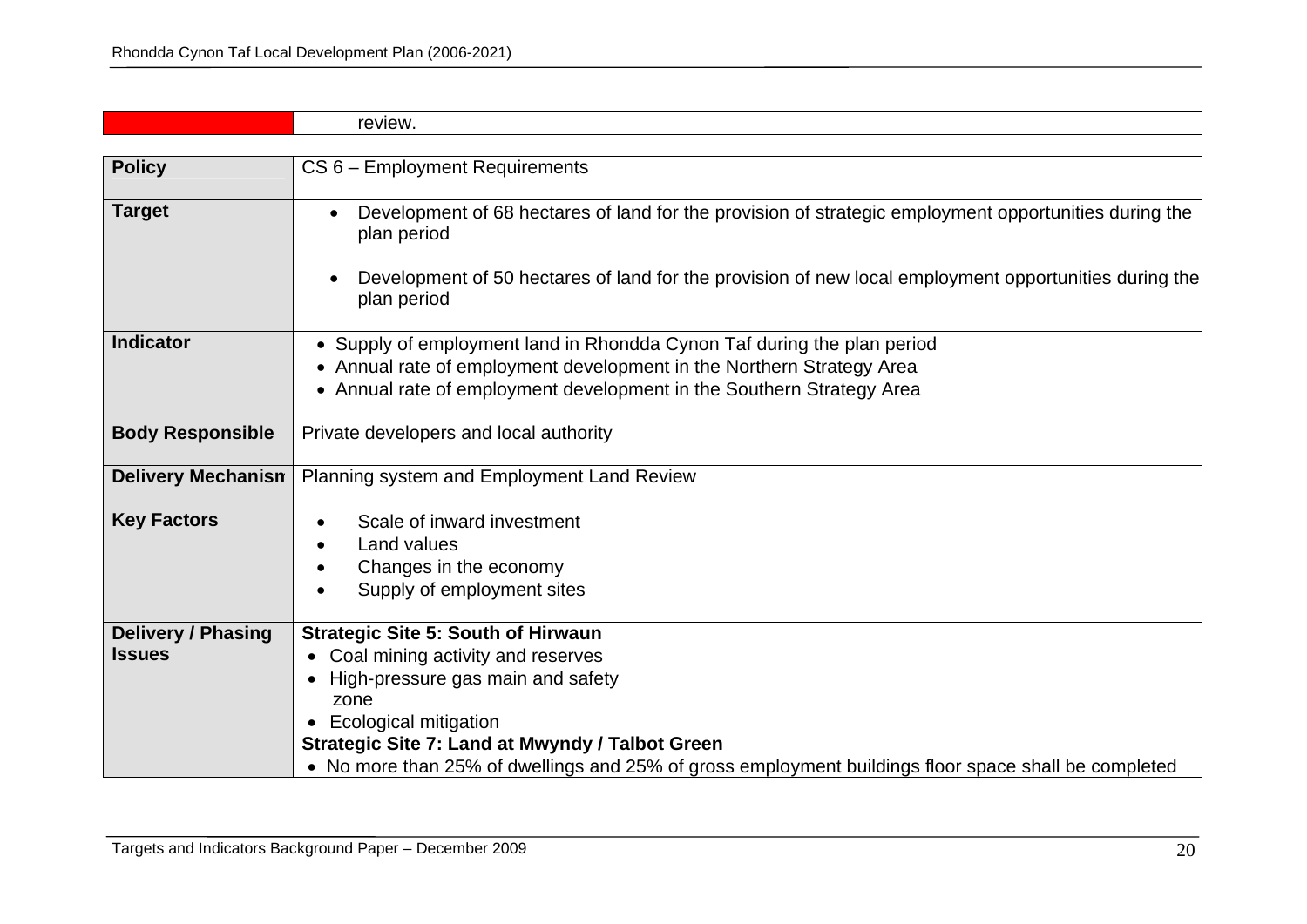|                           | before the proposed A4119 grade-separated junction is open.                                                                                                                                                                                                                                                                                                                                                                                                                                                                                |
|---------------------------|--------------------------------------------------------------------------------------------------------------------------------------------------------------------------------------------------------------------------------------------------------------------------------------------------------------------------------------------------------------------------------------------------------------------------------------------------------------------------------------------------------------------------------------------|
| <b>Trigger for Review</b> | 1. For the remainder of the plan period (2010-2021) the Council will aim to develop 1.26 (hectares) of<br>non-strategic employment land allocations in the Northern Strategy Area per annum.<br>2. For the remainder of the plan period (2010-2021) the Council will aim to develop 1.37 (hectares) of<br>non-strategic employment land allocations in the Southern Strategy Area per annum.                                                                                                                                               |
|                           | 1. If the Council develops less than 1.26 (hectares) of employment allocation in the Northern Strategy<br>area per annum, the Council will undertake research including favourable comparison investigations<br>with local authorities adjoining Rhondda Cynon Taf.<br>2. If the Council develops less than 1.37 (hectares) of employment allocation in the Southern Strategy<br>area per annum, the Council will undertake research including favourable comparison investigations<br>with local authorities adjoining Rhondda Cynon Taf. |
|                           | 1. If the annual rate of employment development in the Northern Strategy area has a less than<br>favourable comparison with local authorities adjoining Rhondda Cynon Taf, the Council will undertake<br>a policy review.<br>2. If the annual rate of employment development in the Southern Strategy area has a less than<br>favourable comparison with local authorities adjoining Rhondda Cynon Taf, the Council will undertake<br>a policy review.                                                                                     |

| <b>Policy</b>    | CS 7 - Retail Development                                                                                                                                                                                                       |
|------------------|---------------------------------------------------------------------------------------------------------------------------------------------------------------------------------------------------------------------------------|
| <b>Target</b>    | Improve viability and vitality of 8 key settlements and 3 principle towns in Rhondda Cynon Taf over the<br>plan period.<br>• Development of 35,700-m2 new retail floor space throughout Rhondda Cynon Taf over the plan period. |
| <b>Indicator</b> | • Annual vacancy rates in 8 key settlements and 3 principal towns in Rhondda Cynon Taf<br>• Number of Regeneration Schemes implemented<br>• Annual development of new retail floor space in Rhondda Cynon Taf                   |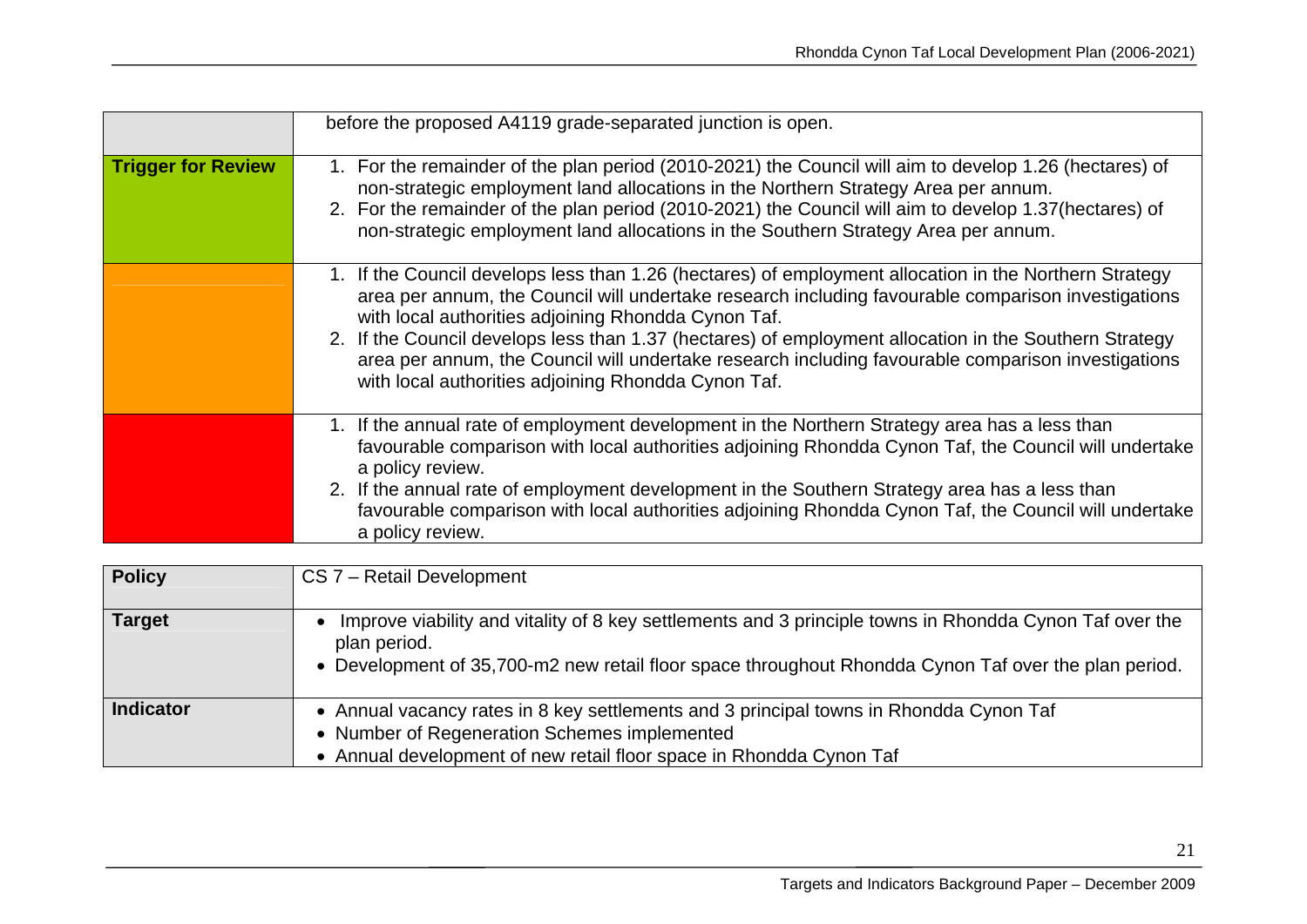| <b>Body Responsible</b>                    | Private developers and local authority                                                                                                                                                                                                                                                                                                                                                                |
|--------------------------------------------|-------------------------------------------------------------------------------------------------------------------------------------------------------------------------------------------------------------------------------------------------------------------------------------------------------------------------------------------------------------------------------------------------------|
| <b>Delivery Mechanism</b>                  | Planning system, Regeneration Schemes & Town Centre Strategies                                                                                                                                                                                                                                                                                                                                        |
| <b>Key Factors</b>                         | Changes in the economy<br>$\bullet$<br>Land values<br>$\bullet$<br>Scale of inward investment                                                                                                                                                                                                                                                                                                         |
| <b>Delivery / Phasing</b><br><b>Issues</b> | Strategic Site 7: Land at Mwyndy / Talbot Green<br>Proposals for the Cowbridge Road area shall not be completed until proposals for the Clun Corridor<br>are completed.<br><b>Strategic Site 5: South of Hirwaun</b><br>New Hirwaun Centre cannot occur without implementation of the dualling of the A465 trunk road and<br>$\bullet$<br>conversion of the existing southern bypass to a local road. |
| <b>Trigger for Review</b>                  | 1. For the remainder of the plan period (2010-2021) the Council will annually monitor vacancy rates and<br>the amount of retail development permitted on allocated sites in the development plan as a % of<br>development plan allocations.                                                                                                                                                           |
|                                            | 1. If vacancy rates increase and the development of new retail floor space is less than 75% of the total %<br>of development plan retail allocations the Council will undertake research including favourable<br>comparison investigations with local authorities adjoining Rhondda Cynon Taf.                                                                                                        |
|                                            | 1. If the amount of development permitted on retail sites is less than 50% of the total % of development<br>plan allocations and a less than favourable comparison with local authorities adjoining Rhondda<br>Cynon Taf, the Council will undertake a policy review.                                                                                                                                 |

| <b>Policy</b> | Policy $CS 8 -$<br><i><u><b>I</b></u></i> ransportation                  |
|---------------|--------------------------------------------------------------------------|
|               |                                                                          |
| <b>Target</b> | Promote more sustainable forms of transport throughout Rhondda Cynon Taf |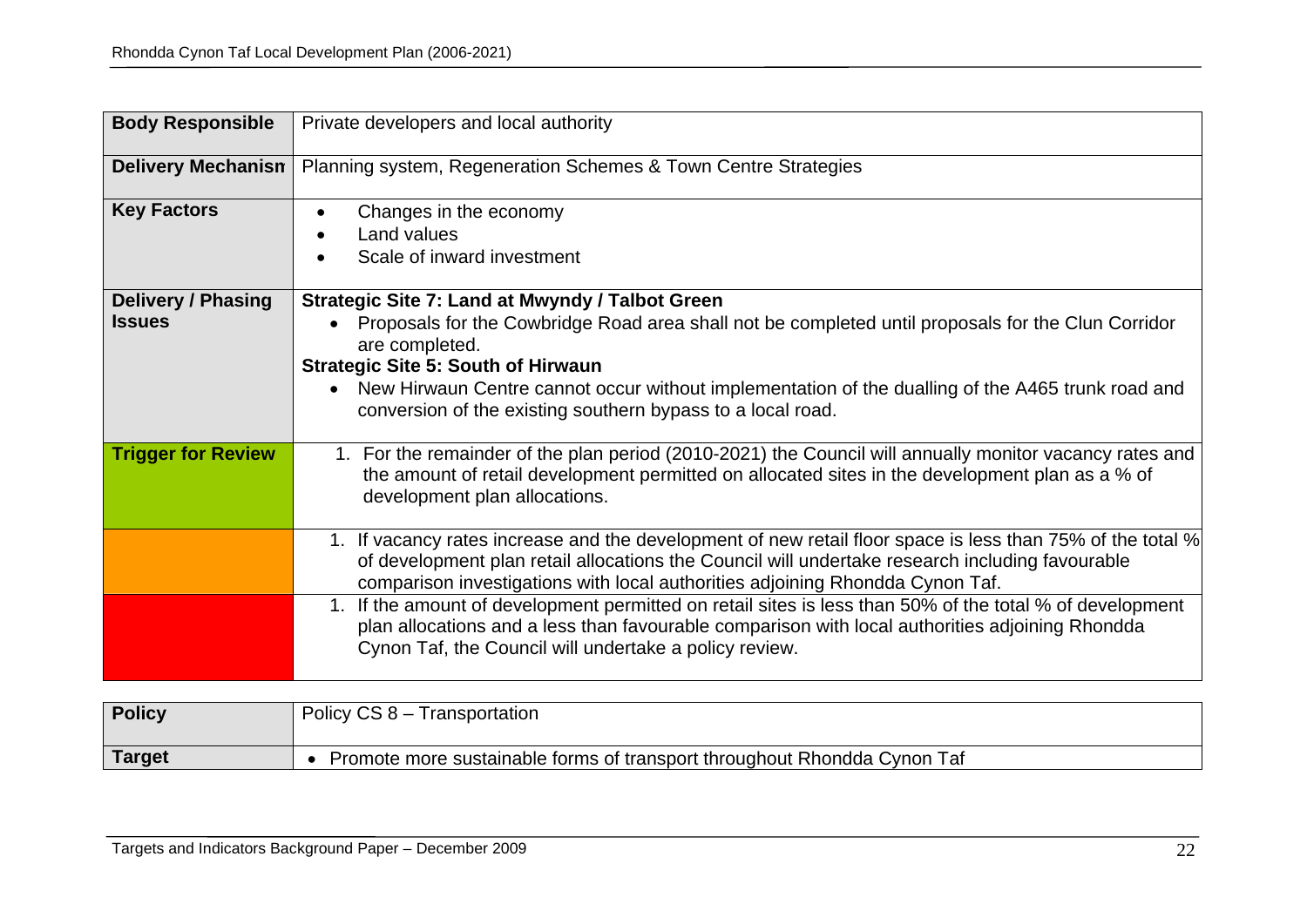|                                          | Reduce need to travel through the development of new services in accessible locations throughout the<br>$\bullet$<br>plan period                                                                                                                                                                   |
|------------------------------------------|----------------------------------------------------------------------------------------------------------------------------------------------------------------------------------------------------------------------------------------------------------------------------------------------------|
| <b>Indicator</b>                         | • Number of new road schemes / improvements made to the highway network<br>Percentage of people living as well as working in Rhondda Cynon Taf<br>Proportion of new development within 400m of facilities<br>Reduce out commuting by car and increase public transport use                         |
| <b>Body Responsible</b>                  | Private developers and local authority                                                                                                                                                                                                                                                             |
| <b>Delivery Mechanism</b>                | Planning system, SE Wales Transport Alliance Regional Transport Plan                                                                                                                                                                                                                               |
| <b>Key Factors</b>                       | <b>Land values</b><br>Scale of inward investment<br>Changes in the economy<br>Location of development<br>Public transport usage<br><b>Planning permissions</b>                                                                                                                                     |
| <b>Delivery/Phasing</b><br><b>Issues</b> | Not applicable                                                                                                                                                                                                                                                                                     |
| <b>Trigger for Review</b>                | 1. For the remainder of the plan period (2010-2021) the Council will aim to commence development and<br>implement the 3 strategic highway networks and corridor areas identified in the Plan in accordance<br>with the SEWTA phasing timeline.                                                     |
|                                          | 2. If there is a 2-year slippage on the development and implementation of the 3 strategic highway<br>networks and corridor areas identified in the Plan, the Council will undertake research including<br>favourable comparison investigations with local authorities adjoining Rhondda Cynon Taf. |
|                                          | 2. If there is a 5-year slippage on the development and implementation of the 3 strategic highway                                                                                                                                                                                                  |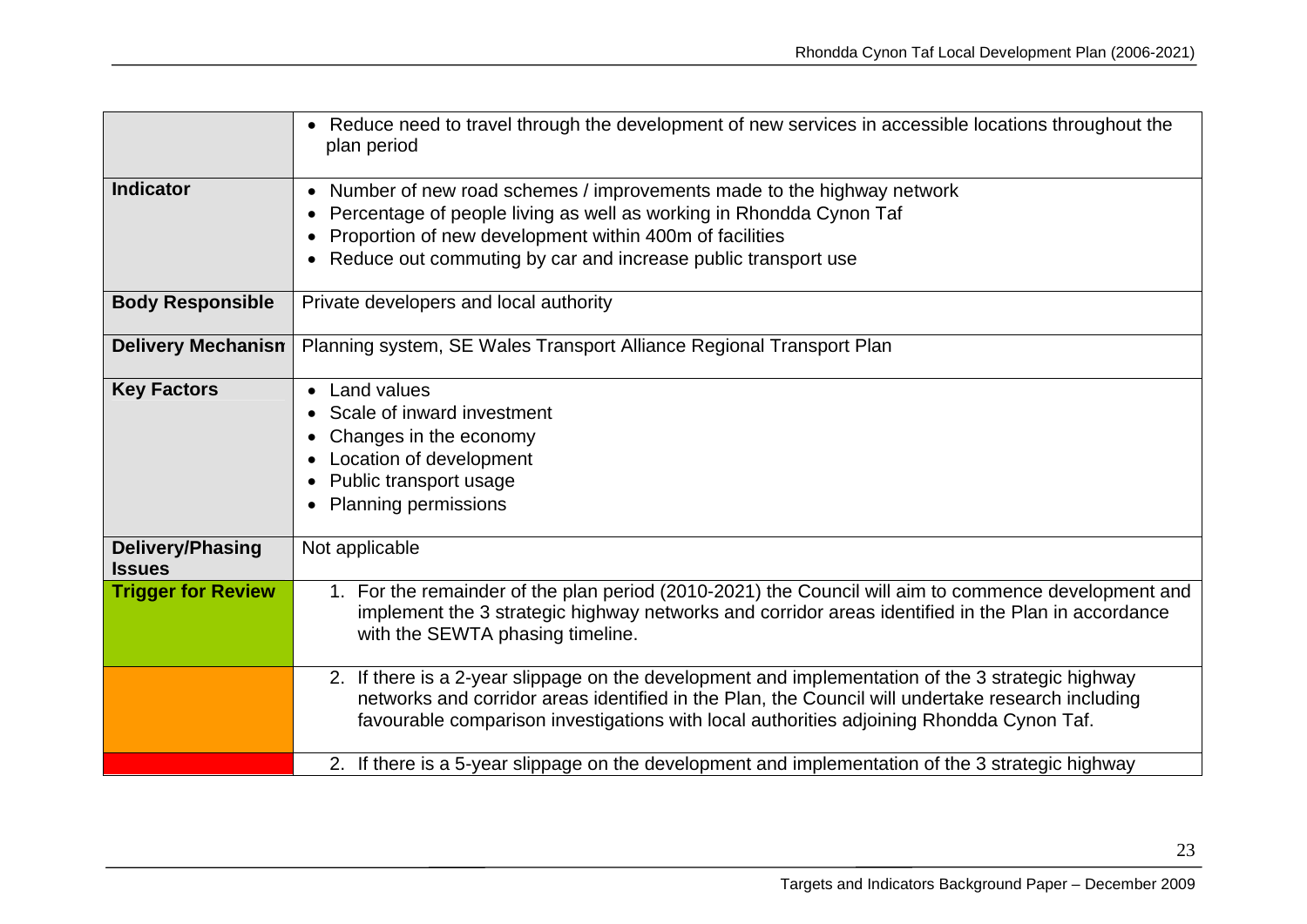| networks and corridor areas identified in the Plan and a less than favourable comparison with local<br>authorities adjoining Rhondda Cynon Taf, the Council will undertake a policy review. |
|---------------------------------------------------------------------------------------------------------------------------------------------------------------------------------------------|
|                                                                                                                                                                                             |

| <b>Policy</b>                     | CS 9 - Waste Management                                                                                                                                                                                                                              |
|-----------------------------------|------------------------------------------------------------------------------------------------------------------------------------------------------------------------------------------------------------------------------------------------------|
| <b>Target</b>                     | • Provision of improved Waste Management facilities in Rhondda Cynon Taf throughout the plan period.<br>• Sustainable reduction of tonnage of waste to landfill.                                                                                     |
| <b>Indicator</b>                  | • Number of new waste management facilities provided in Rhondda Cynon Taf<br>• Annual recycling / recovery / composting rates                                                                                                                        |
| <b>Body Responsible</b>           | Private developers and local authority                                                                                                                                                                                                               |
| <b>Delivery Mechanism</b>         | Planning system, SE Wales Regional Waste Group and Council's Waste Strategy                                                                                                                                                                          |
| <b>Key Factors</b>                | <b>Land values</b><br>Site availability and constraints<br>Land instability and mining legacy                                                                                                                                                        |
| Delivery/Phasing<br><b>Issues</b> | The in-building facility proposed for Hirwaun Industrial Estate (CS 9.2) will be informed by ecological<br>considerations and proximity to the National Park.                                                                                        |
| <b>Trigger for Review</b>         | 1. For the remainder of the plan period (2010-2021) the Council will monitor the amount of waste<br>management capacity permitted expressed as a % of the total capacity required, as identified in the<br>RWP.                                      |
|                                   | 1. If the amount of waste management capacity permitted is less than 75% of the total capacity required<br>the Council will undertake research including favourable comparison investigations with local<br>authorities adjoining Rhondda Cynon Taf. |